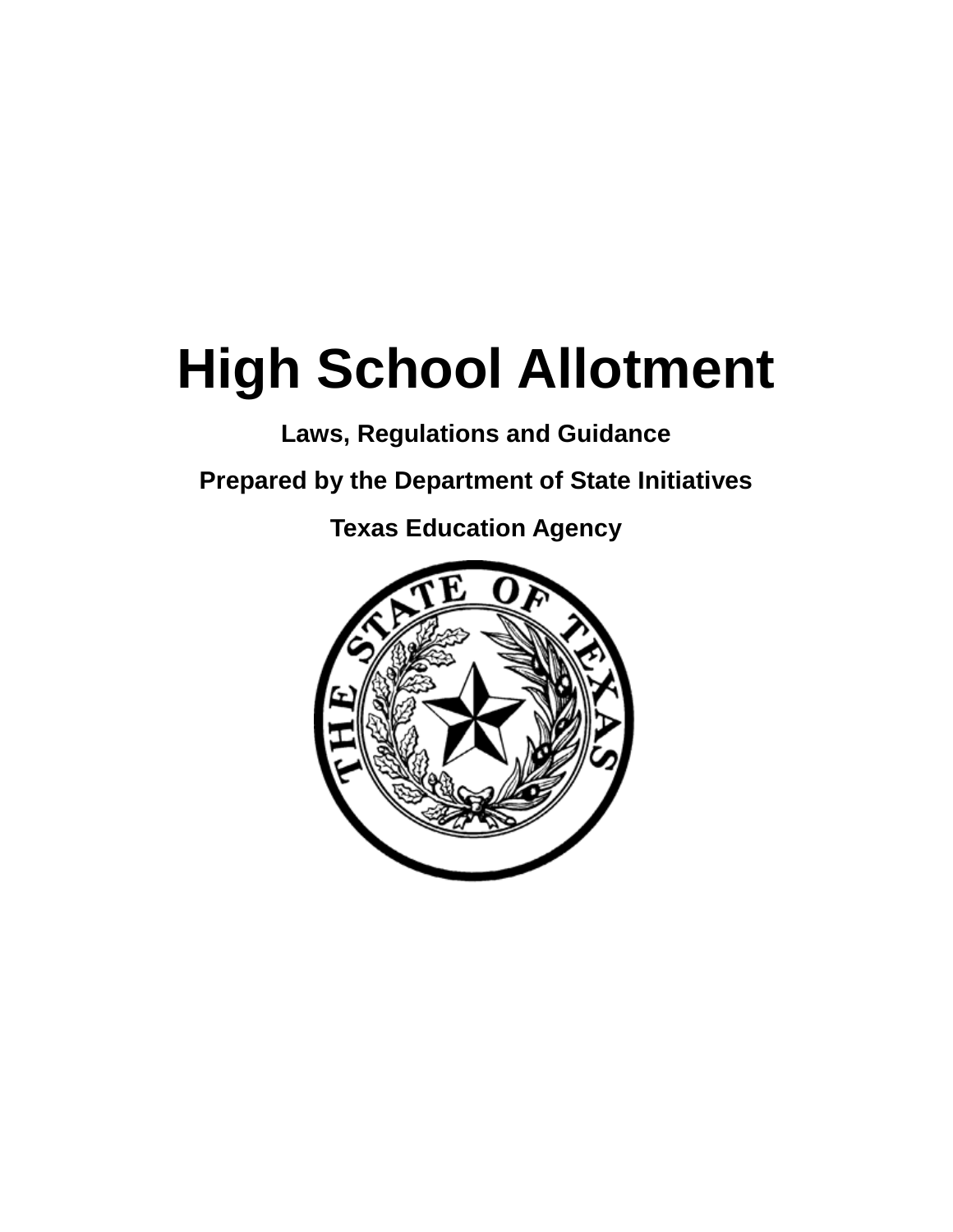# **Table of Contents**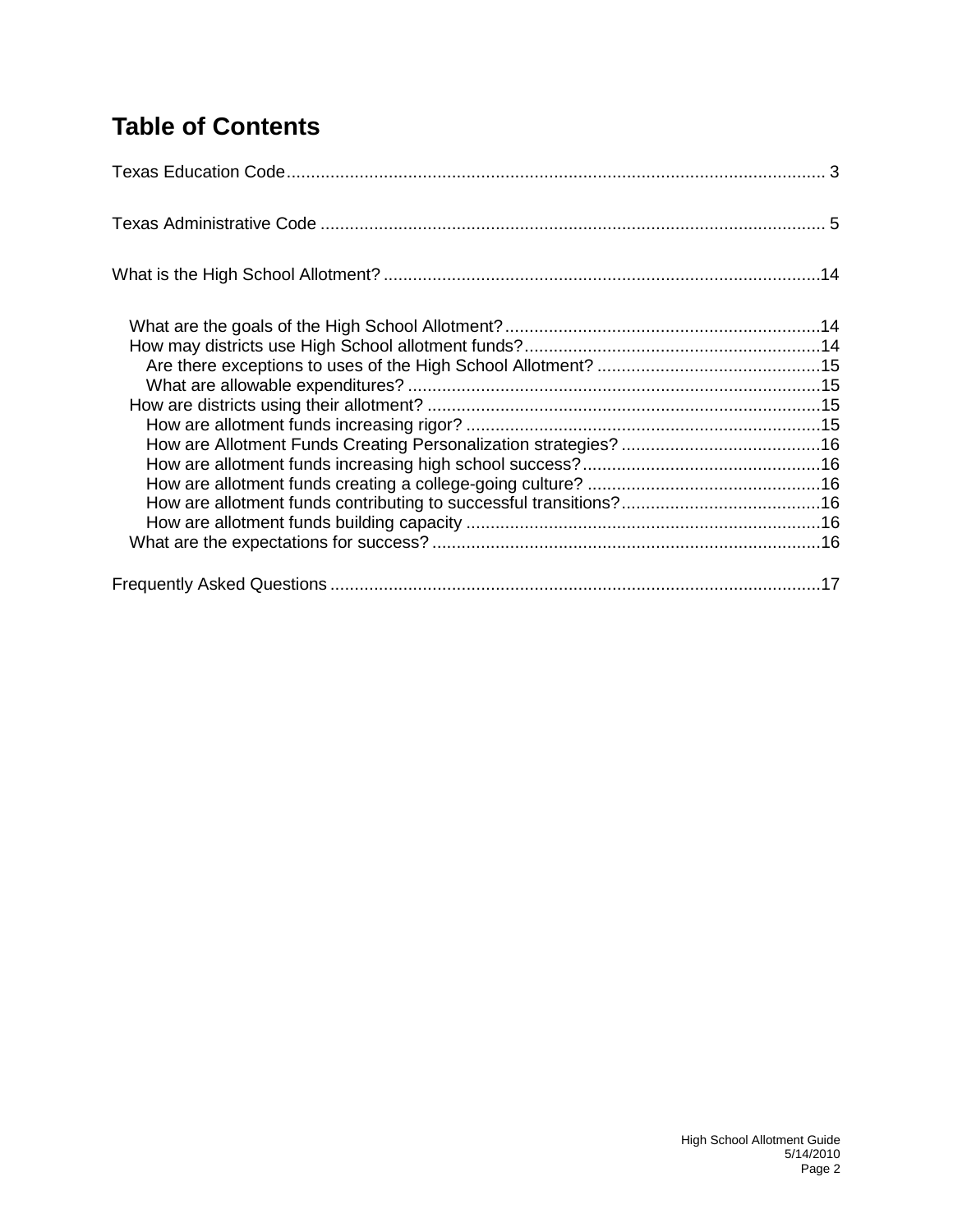# <span id="page-2-0"></span>**Texas Education Code**

**Sec. 39.234. USE OF HIGH SCHOOL ALLOTMENT.** (a) Except as provided by Subsection (b), a school district or campus must use funds allocated under Section 42.160 to:

- (1) implement or administer a college readiness program that provides academic support and instruction to prepare underachieving students for entrance into an institution of higher education;
- (2) implement or administer a program that encourages students to pursue advanced academic opportunities, including early college high school programs and dual credit, advanced placement, and international baccalaureate courses;
- (3) implement or administer a program that provides opportunities for students to take academically rigorous course work, including four years of mathematics and four years of science at the high school level;
- (4) implement or administer a program, including online course support and professional development, that aligns the curriculum for grades six through 12 with postsecondary curriculum and expectations; or
- (5) implement or administer other high school completion and success initiatives in grades six through 12 approved by the commissioner.
- (b) A school district may use funds allocated under Section 42.160 on any instructional program in grades six through 12 other than an athletic program if:
	- (1) the district's measure of progress toward college readiness is determined exceptional by a standard set by the commissioner; and
	- (2) the district's completion rates for grades nine through 12 meet or exceed completion rate standards required by the commissioner to achieve a status of accredited under Section 39.051.
- (b-1) Expired.
- (c) Repealed by Acts 2009,  $81^{st}$  Leg., ch. 1328 §105(5).
- (d) The commissioner shall adopt rules to administer this section, including rules related to the permissible use of funds allocated under this section to an open-enrollment charter school.

Added by Acts 2006, 79th Leg., 3rd C.S., Ch. 5, Sec. 5.06, eff. May 26, 2006. Redesignated from V.T.C.A., Education Code §39.114 and amended by Acts 2009,  $81<sup>st</sup>$  Leg., ch. 895, §59, eff. June 19, 2009. Amended by Acts 2009, 81<sup>st</sup> Leg. Ch. 1328, §§42, 43, 105(5), eff. Sept. 1, 2009.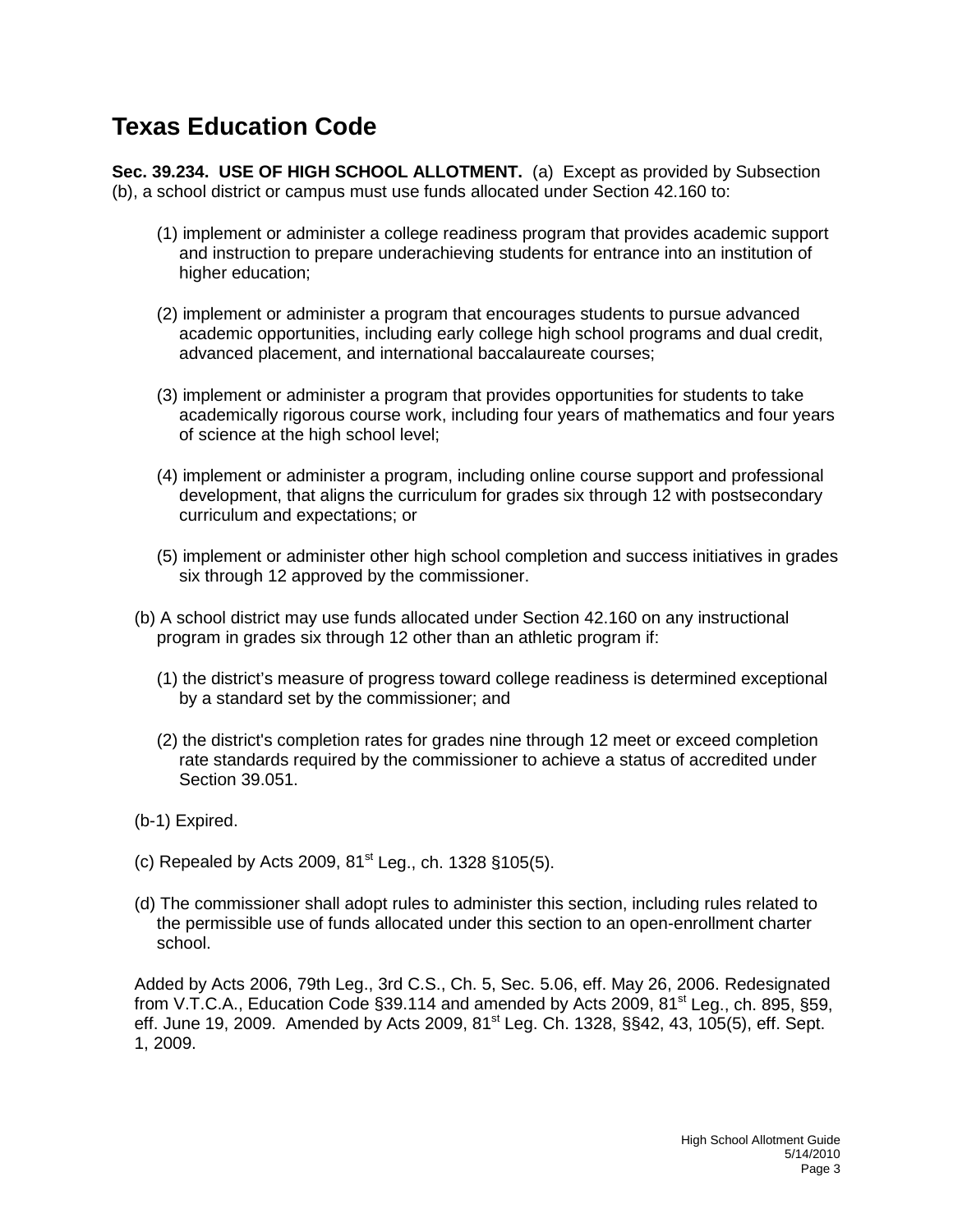- <span id="page-3-0"></span>**Sec. 42.160. HIGH SCHOOL ALLOTMENT.** (a) A school district is entitled to an annual allotment of \$275 for each student in average daily attendance in grades 9 through 12 in the district.
- (b) A school district that is required to take action under Chapter 41 to reduce its wealth per student to the equalized wealth level is entitled to a credit, in the amount of the allotments to which the district is entitled under this section, against the total amount required under Section 41.093 for the district to purchase attendance credits. A school district that is otherwise ineligible for state aid under this chapter is entitled to receive allotments under this section.
- (c) An open-enrollment charter school is entitled to an allotment under this section in the same manner as a school district.
- (d) The commissioner shall adopt rules to administer this section, including rules related to the permissible use of funds allocated under this section to an open-enrollment charter school.

Added by Acts 2009, 81st Leg., R.S., Ch. [1328,](http://www.legis.state.tx.us/tlodocs/81R/billtext/html/HB03646F.HTM) Sec. 56, eff. September 1, 2009.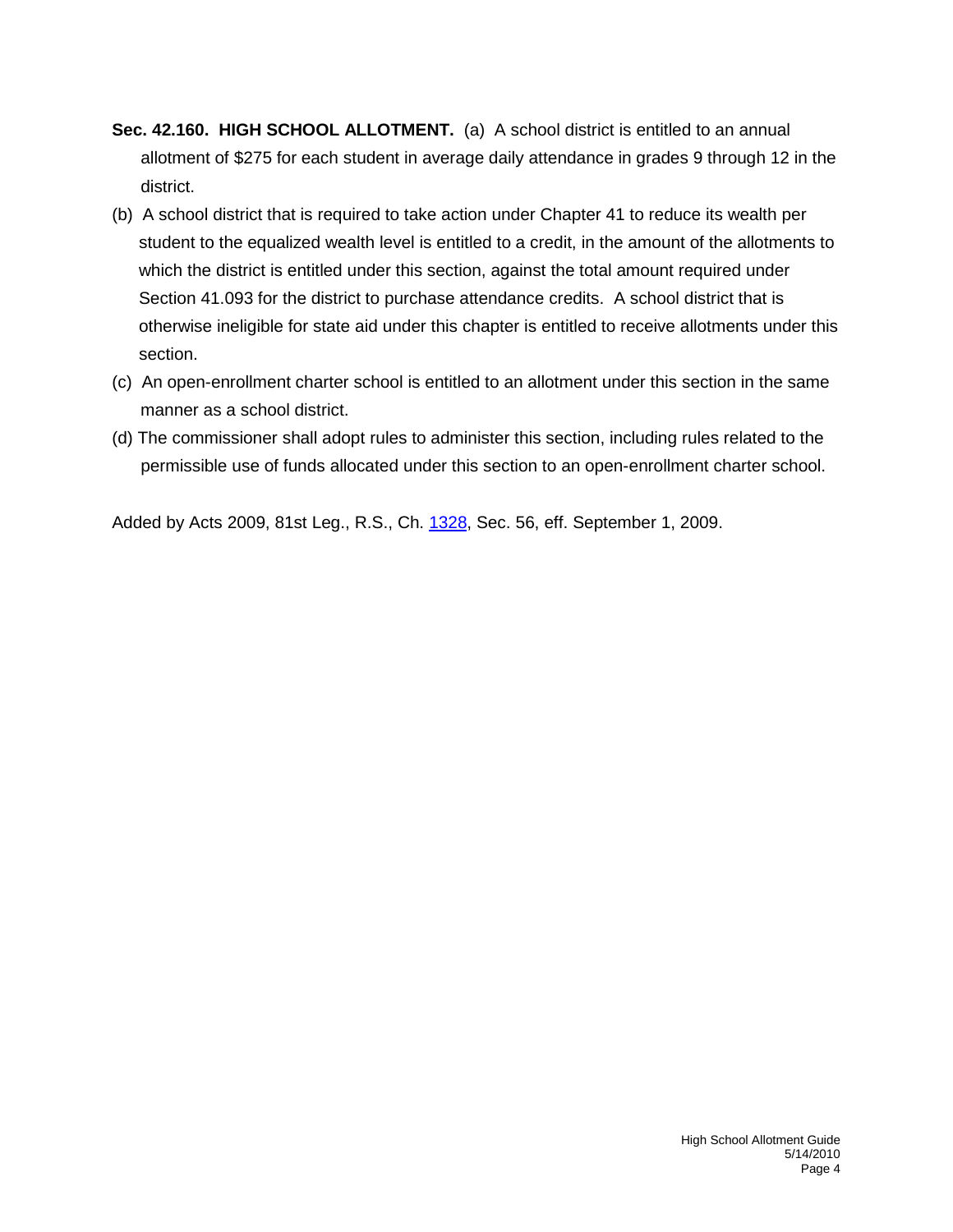## **Texas Administrative Code**

Chapter 61. School Districts Subchapter II. Commissioner's rules Concerning High School Allotment

**Statutory Authority: The provisions of this Subchapter II issued under the Texas Education Code, §§39.233, 39.234, and 42.160, unless otherwise noted.**

#### **§61.1091. Definitions.**

The following words and terms, when used in this subchapter, have the following meanings, unless the context clearly indicates otherwise.

(1) Academically rigorous course work--Academically rigorous course work is an academically intense and high-quality program of study that provides students with the information and skills necessary to successfully enroll in entry-level courses at an institution of higher education without the need for developmental course work. Academically rigorous coursework includes four years of high school level mathematics and four years of high school level science.

(2) Advanced academic opportunity--An advanced academic opportunity includes the following:

(A) honors courses, such as College Board advanced placement and International Baccalaureate courses, and others as defined in §74.30 of this title (relating to Identification of Honors Courses), with the exception of the Social Studies Advanced Studies;

(B) dual enrollment courses for which students receive both high school and college credit, as limited by §74.25 of this title (relating to High School Credit for College Courses);

(C) an original research/project as described in §74.54 of this title (relating to Distinguished Achievement High School Program--Advanced High School Program) or by §74.64 of this title (relating to Distinguished Achievement High School Program--Advanced High School Program); and

(D) advanced technical credit courses.

(3) College readiness program--A college readiness program is any program, activity, or strategy designed to do either of the following:

(A) increase the number of students who are academically prepared to enroll in entry-level courses at institutions of higher education without the need for developmental course work; or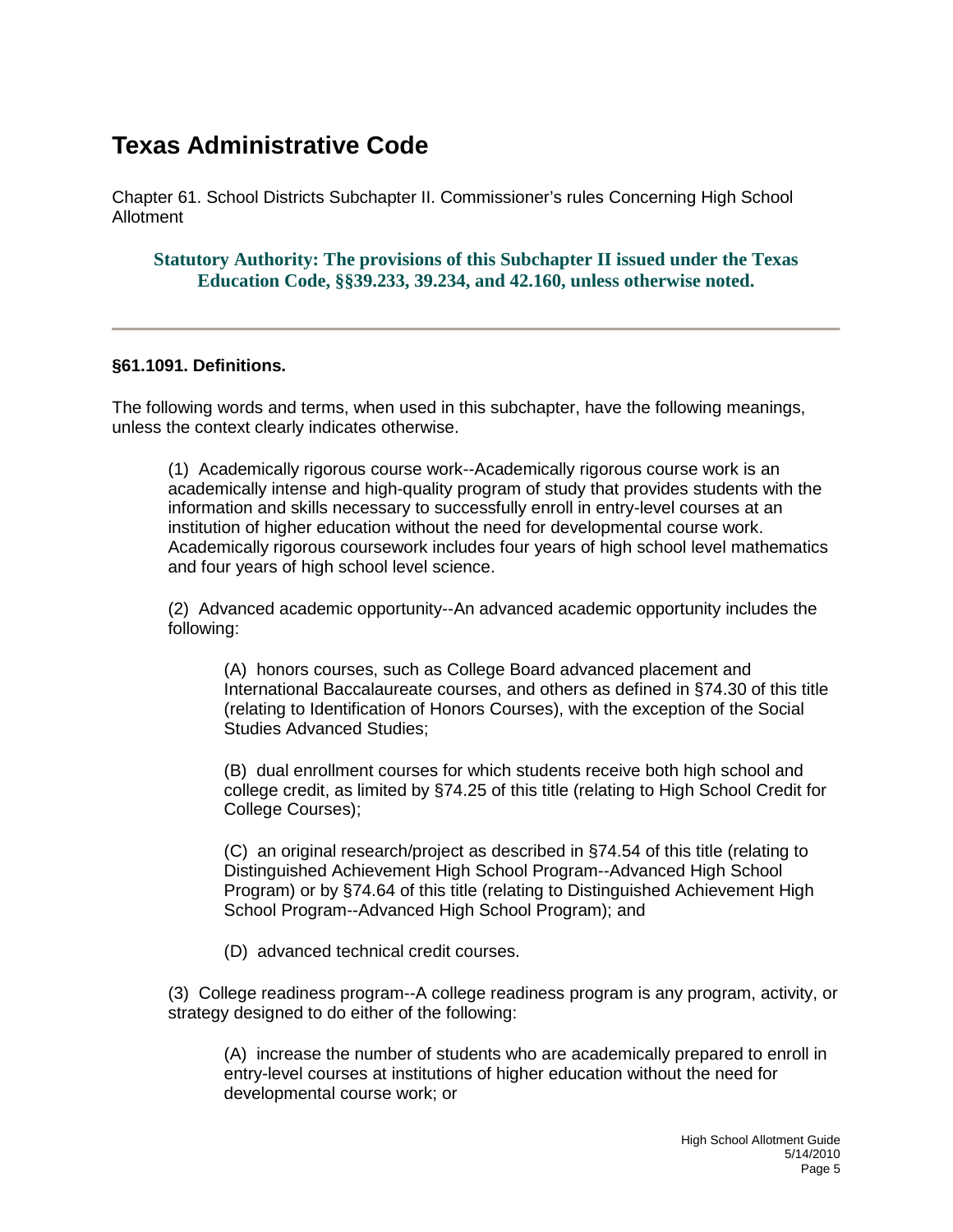(B) increase the number of students who enroll in institutions of higher education.

(4) Developmental course work--As defined in §4.53 of this title (relating to Definitions), developmental course work is non-degree-credit course work designed to address a student's deficiencies.

(5) High school allotment--The high school allotment is the funding allocated under the Texas Education Code (TEC), §42.160.

(6) High school completion and success initiative--A high school completion and success initiative is any program, activity, or strategy designed to do the following:

- (A) improve student achievement in high school; and
- (B) increase the number of students who graduate from high school.

(7) Institution of higher education--An institution of higher education is any public technical institute, public junior college, public senior college or university, medical or dental unit, or other agency of higher education as defined in the TEC, §61.003.

(8) School district--For the purposes of this subchapter, an open-enrollment charter school is considered a school district.

*Source: The provisions of this §61.1091 adopted to be effective November 9, 2006, 31 TexReg 9025; amended to be effective March 3, 2010, 35 TexReg 1732.*

#### **§61.1092. Payment of the High School Allotment.**

(a) In accordance with the Texas Education Code (TEC), Chapter 42, Subchapter C, the Texas Education Agency (TEA) will distribute funds to school districts for the purpose of payment of the high school allotment, as specified by the provisions in this subchapter.

(b) Each school district must provide to the TEA an estimate of student enrollment for Grades 9-12 for the school district in a manner established by the commissioner of education.

(c) High school allotment funds will be distributed to each school district as a part of regularly scheduled state aid payments according to the district's Foundation School Program payment schedule.

(d) School districts must account for the receipt and expenditure of funds distributed under the TEC, §42.160, in accordance with §109.41 of this title (relating to Financial Accountability System Resource Guide). The commissioner may establish specific procedures for reporting the receipt and expenditure of high school allotment funds.

*Source: The provisions of this §61.1092 adopted to be effective November 9, 2006, 31 TexReg 9025; amended to be effective March 3, 2010, 35 TexReg 1732.*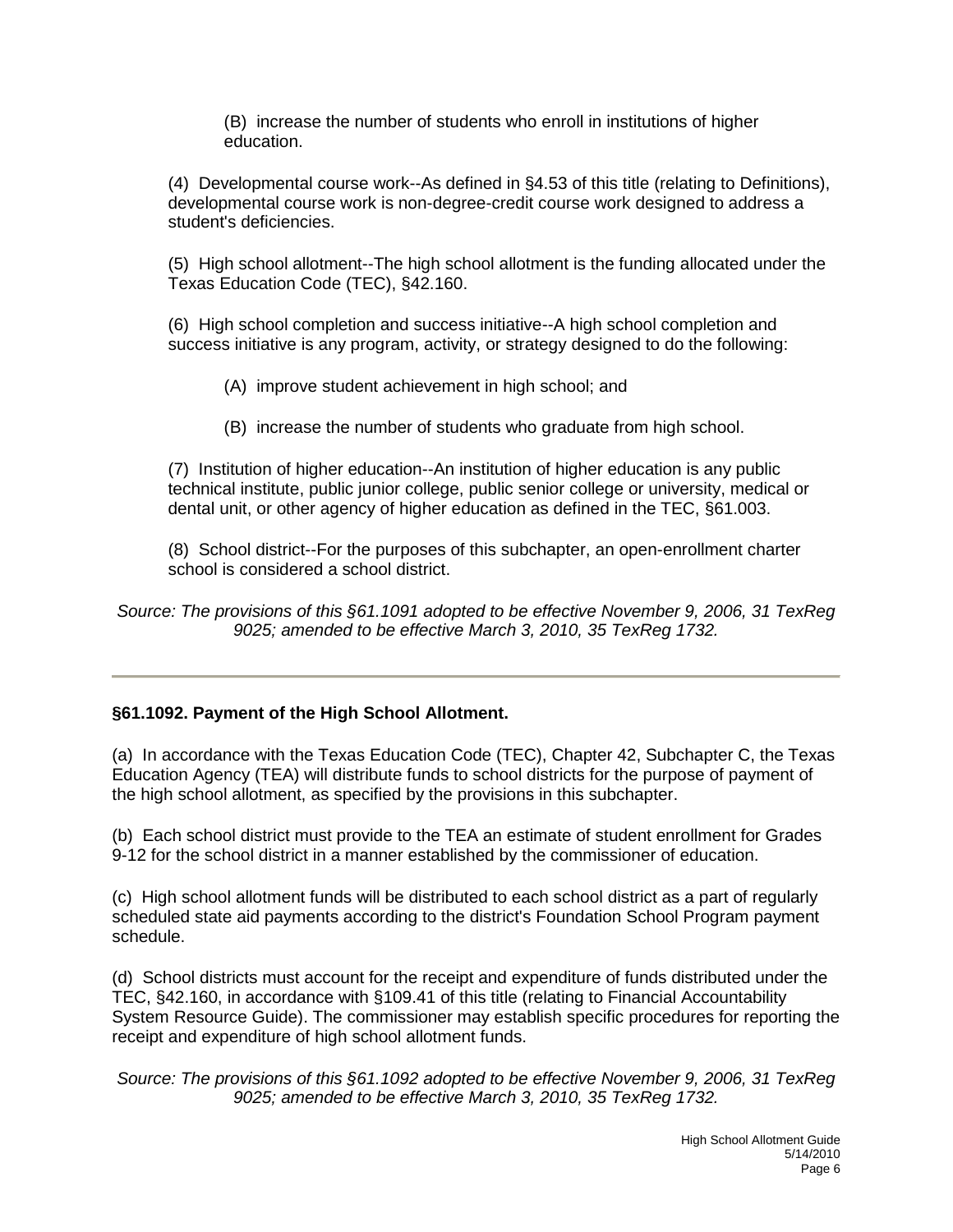#### **§61.1093. Use of Funds.**

In accordance with the Texas Education Code, §39.234(a), high school allotment funds may be spent on the following, which, unless otherwise noted, must be targeted toward Grades 6-12:

(1) programs that provide underachieving students, as defined by local policy, with the following:

(A) instruction in study skills for success in college level work;

(B) academic and community support for success in college preparatory classes;

- (C) support to participate in academic competitions; and
- (D) information about and access to college and financial aid;

(2) activities designed to increase the number of students who take preparatory college entrance examinations and college entrance examinations;

(3) programs that increase the number of students who enroll and succeed in College Board advanced placement courses and International Baccalaureate courses;

(4) programs that increase the number of students who take College Board advanced placement examinations and International Baccalaureate examinations;

(5) programs that expand participation in dual enrollment or concurrent enrollment courses;

(6) activities designed to increase access for underachieving students to college and financial aid;

(7) activities designed to create a college-going culture within a district or on a campus;

(8) early college high school programs that provide at-risk students and other students with the opportunity to graduate from high school with an associate's degree or 60 hours of credit toward a baccalaureate degree;

(9) programs that provide academic support and instruction to increase the number of students who complete the Recommended High School Program or the Distinguished Achievement Program as defined in Chapter 74, Subchapter E, of this title (relating to Graduation Requirements, Beginning with School Year 2004-2005) or Chapter 74, Subchapter F, of this title (relating to Graduation Requirements, Beginning with School Year 2007-2008);

(10) strategies that create small learning communities, advocacy programs, or advisory programs for students;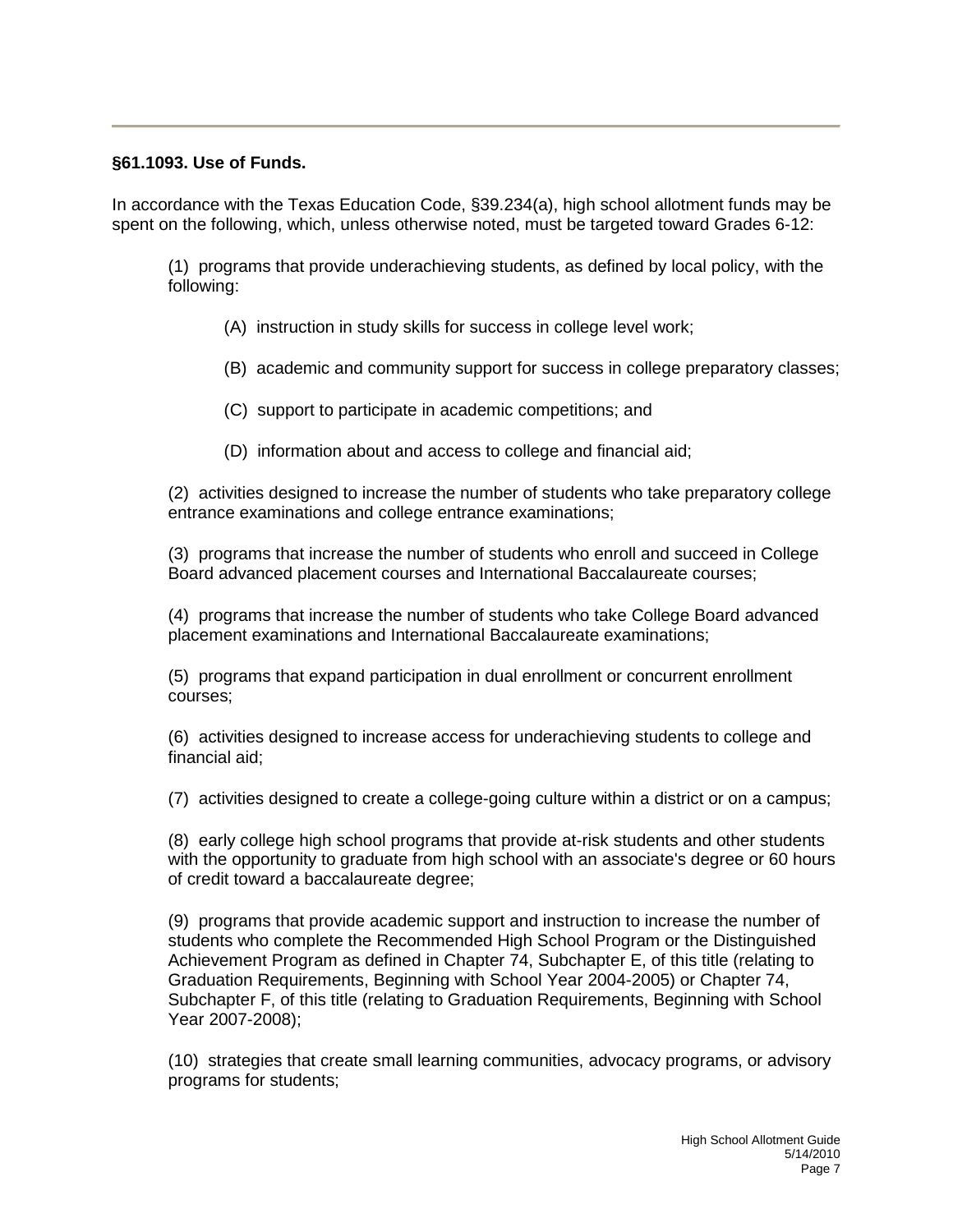(11) programs or activities that create individualized high school graduation and postsecondary plans for students;

(12) programs that ensure that students have access to rigorous curriculum, effective instruction, and timely formative assessment;

(13) programs that create opportunities for middle and high school educators and college and university faculty to jointly identify college and secondary curricular requirements and expectations and develop means to align these requirements and expectations;

(14) summer transition programs and other programs that provide academic support and instruction for students entering Grade 9; and

(15) other high school completion and success initiatives as approved by the commissioner of education.

*Source: The provisions of this §61.1093 adopted to be effective November 9, 2006, 31 TexReg 9025; amended to be effective March 3, 2010, 35 TexReg 1732.*

#### **§61.1094. Exceptions for Alternative Uses of Funds.**

In accordance with the Texas Education Code, §39.234(b), before the beginning of each school year, the commissioner of education will identify school districts that are eligible for exceptions for alternative uses of high school allotment funds.

*Source: The provisions of this §61.1094 adopted to be effective November 9, 2006, 31 TexReg 9025; amended to be effective March 3, 2010, 35 TexReg 1732.*

#### **§61.1095. Allowable Expenditures.**

(a) A school district may use high school allotment funds to support a program or activity that is currently in place in the district or on a campus, provided that the program satisfies at least one of the permissible uses of funds identified in the Texas Education Code (TEC), §39.234(a), and further defined in §61.1093 of this title (relating to Use of Funds).

(b) A school district may spend high school allotment funds on the following, provided these items are for uses identified in the TEC, §39.234(a), and further defined in §61.1093 of this title:

- (1) tuition and fees;
- (2) textbooks and other instructional materials;
- (3) transportation;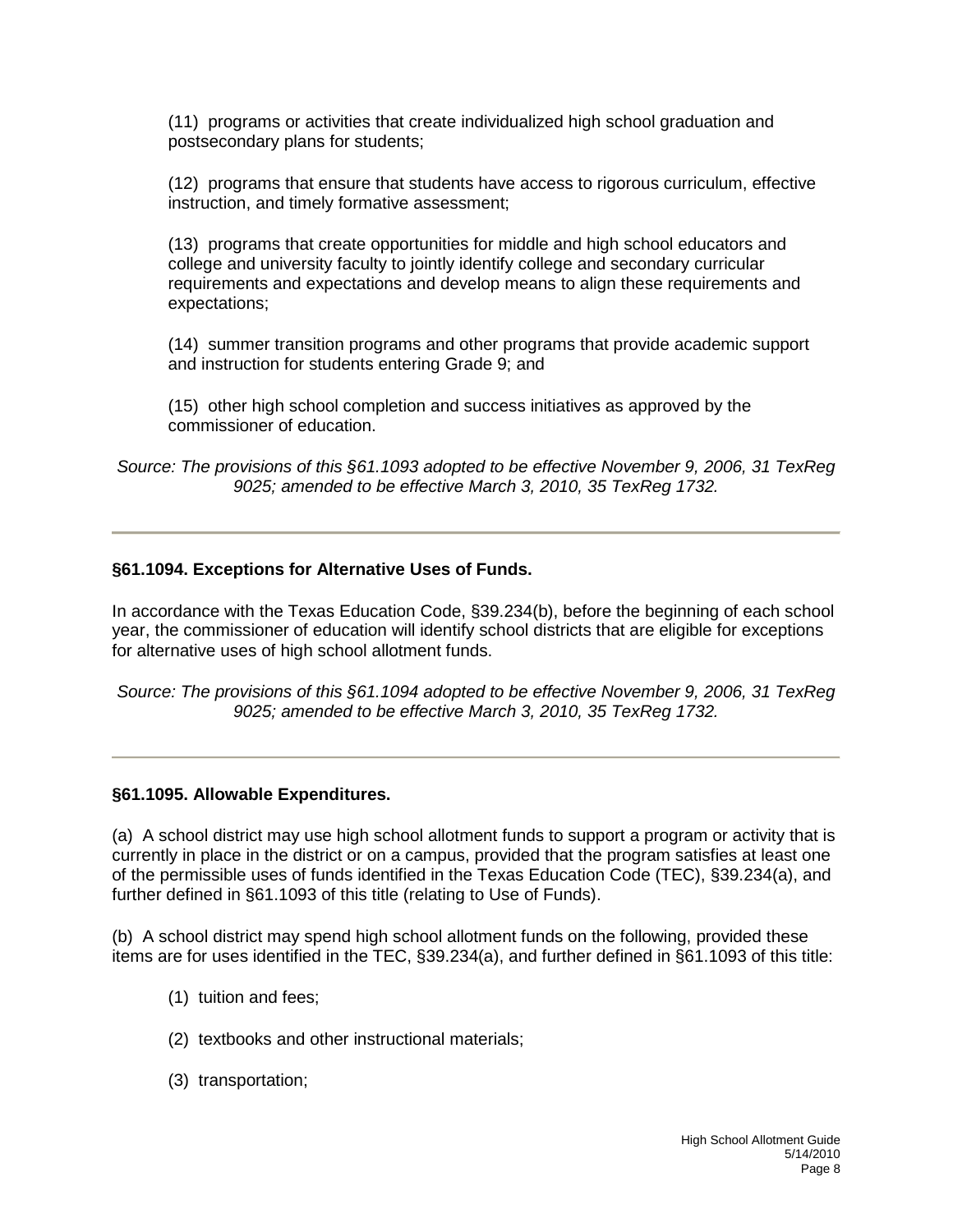- (4) equipment, including science laboratory equipment;
- (5) technology;
- (6) parent and community involvement and outreach;
- (7) professional development;
- (8) technical assistance services;
- (9) performance reward and incentive programs for students;
- (10) personnel costs, including salaries and benefits;
- (11) stipends and extra-duty pay; and

(12) performance reward and incentive programs established in district policy or employment contracts.

(c) School districts may pool high school allotment funds to implement multidistrict programs for the uses of funds identified in the TEC, §39.234(a), and further defined in §61.1093 of this title.

*Source: The provisions of this §61.1095 adopted to be effective November 9, 2006, 31 TexReg 9025; amended to be effective March 3, 2010, 35 TexReg 1732.*

#### **§61.1096. Unallowable Expenditures.**

A school district may not spend high school allotment funds on indirect or administrative costs or athletic programs.

*Source: The provisions of this §61.1096 adopted to be effective November 9, 2006, 31 TexReg 9025.*

#### **§61.1097. Additional High School Completion and Success Initiatives Approved by the Commissioner.**

(a) To implement high school completion and success initiatives for students in Grades 6-12 other than those programs, activities, and strategies identified for Grades 6-12 in the Texas Education Code (TEC), §39.234(a), or further defined in §61.1093 of this title (relating to Use of Funds), a school district must apply to the Texas Education Agency (TEA), by a date set by the commissioner of education. The application must include a standard application as required by the TEA division responsible for approving high school completion and success initiatives under this subchapter. No application is needed to implement programs under §61.1093 of this title.

(b) The TEA will review and consider approval of applications submitted under this section.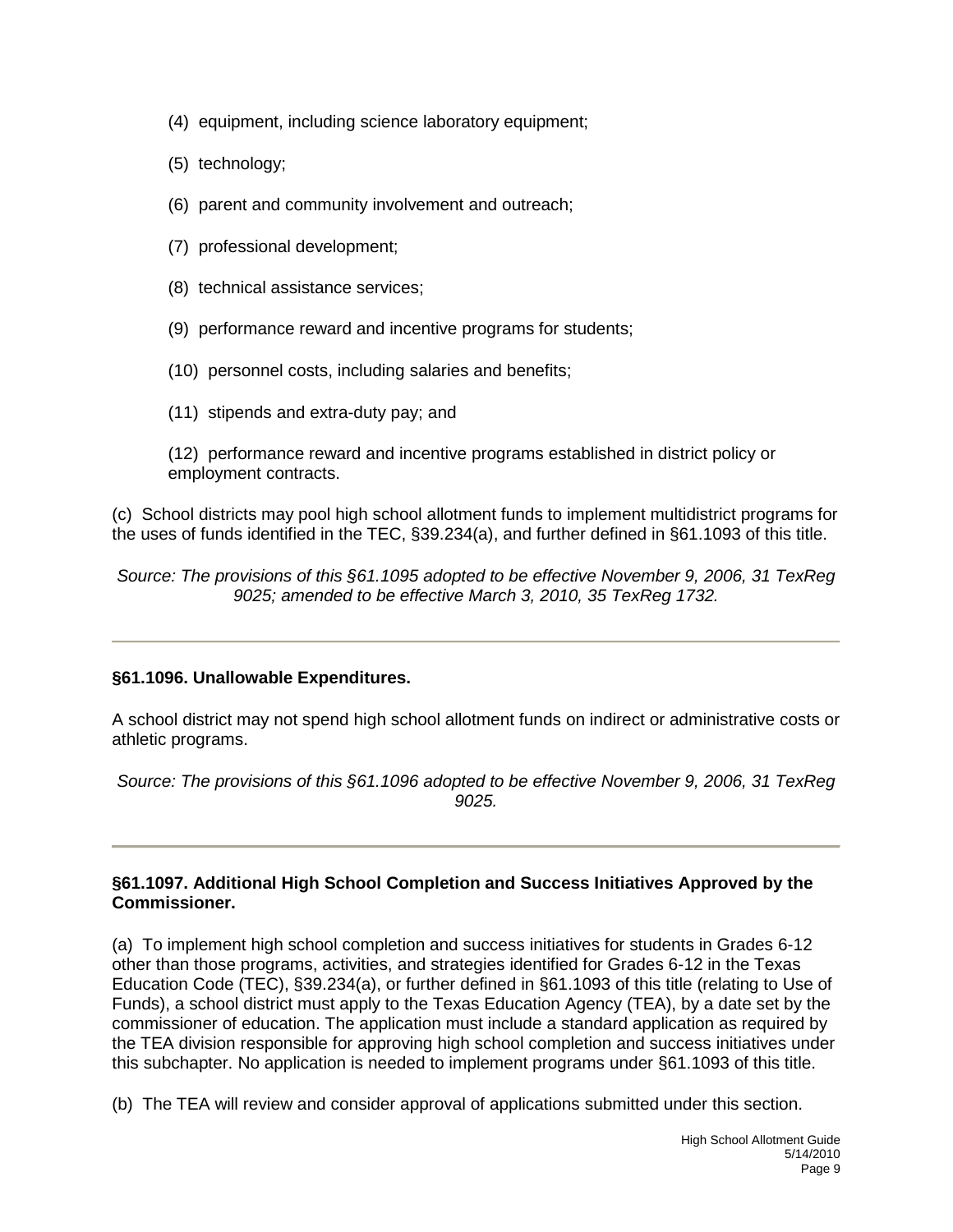(c) The TEA may consider criteria that include, but are not limited to, the following when determining whether to approve an application:

(1) indications that the initiative will improve student performance in relation to the performance indicators established in §61.1099 of this title (relating to School District Annual Performance Review);

(2) evidence that activities under the initiative address the needs of the target population participating in the initiative;

(3) indications that the design of the initiative reflects up-to-date knowledge about high school completion and success and/or college readiness and effective practices;

(4) the qualifications, experience, or certifications of personnel or external consultants involved in the initiative; and

(5) the appropriateness of proposed expenditures.

(d) A school district that receives approval from the TEA to implement a high school completion and success initiative under this section may be required to reapply for approval each year.

(e) The TEA may identify specific programs, activities, and strategies that are approved for use in the expenditure of high school allotment funds in addition to those identified in the TEC, §39.234(a), or further defined in §61.1093 of this title.

*Source: The provisions of this §61.1097 adopted to be effective November 9, 2006, 31 TexReg 9025; amended to be effective March 3, 2010, 35 TexReg 1732.*

#### **§61.1098. Policy Advisory Group.**

(a) The commissioner of education may create an advisory group composed of stakeholders, including the following:

- (1) representatives from school districts;
- (2) representatives from institutions of higher education;

(3) experts with high school completion and success and college readiness experience; and

(4) other interested stakeholders.

(b) The advisory group may review activities and programs implemented with high school allotment funds and make recommendations to the commissioner regarding the following: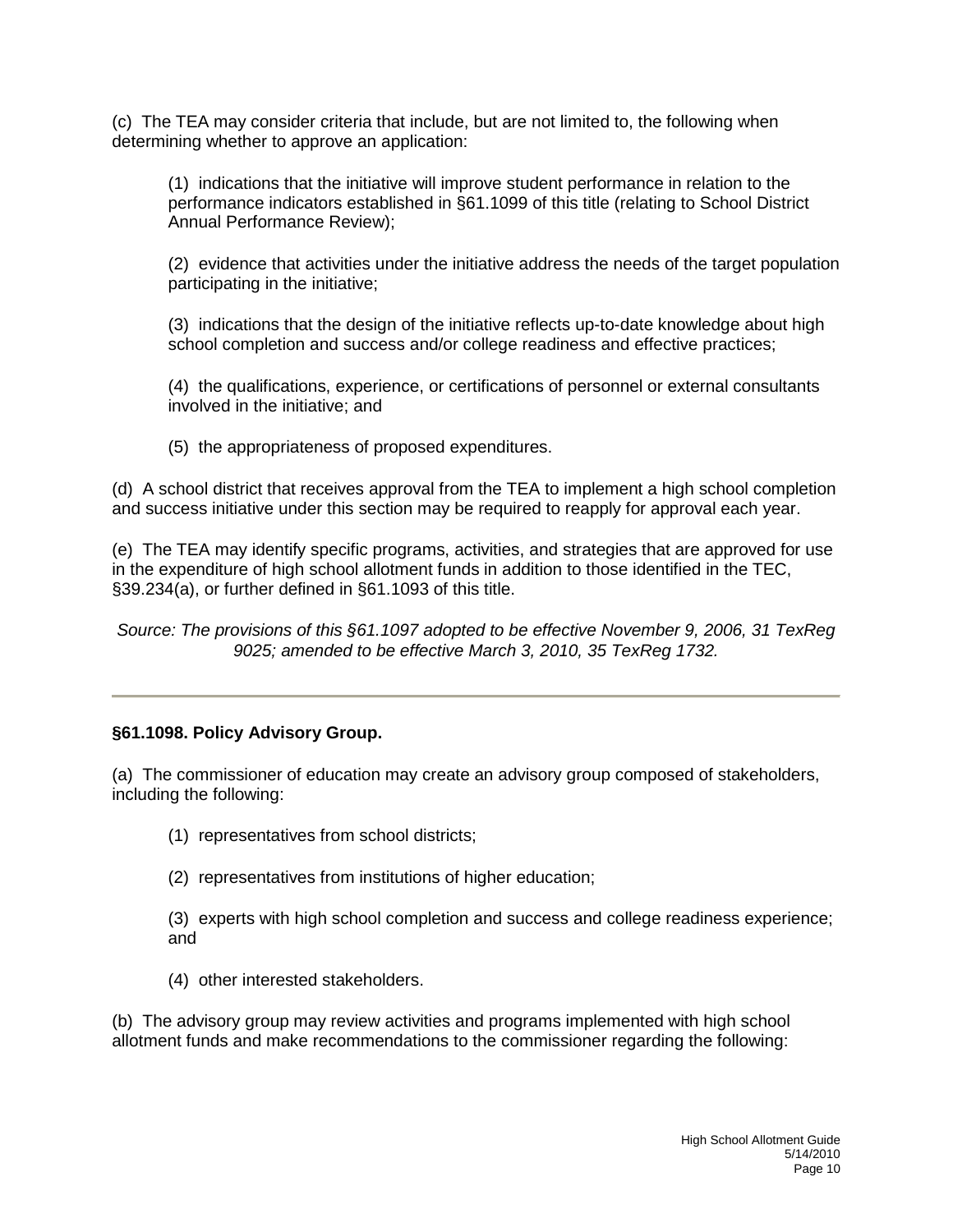(1) standards for evaluating the success and cost-effectiveness of high school completion and success and college readiness programs implemented with high school allotment funds;

(2) criteria for identifying and disseminating promising practices and strategies; and

(3) guidance for school districts and campuses in establishing and improving high school completion and success and college readiness programs implemented with high school allotment funds.

(c) If requested by the commissioner, the advisory group will make recommendations regarding standards for selecting and methods for recognizing school districts and campuses with exceptional high school completion and success and college readiness programs implemented with high school allotment funds.

*Source: The provisions of this §61.1098 adopted to be effective November 9, 2006, 31 TexReg 9025; amended to be effective March 3, 2010, 35 TexReg 1732.*

#### **§61.1099. School District Annual Performance Review.**

(a) At an open meeting of the board of trustees, each school district must establish annual performance goals for programs, activities, and strategies implemented with high school allotment funds related to the following performance indicators:

(1) percentage of students graduating from high school;

(2) enrollment in advanced courses, including College Board advanced placement courses, International Baccalaureate courses, and dual or college credit courses;

(3) percentage of students successfully graduating on the Recommended High School Program or Distinguished Achievement Program described in Chapter 74, Subchapter E, of this title (relating to Graduation Requirements, Beginning with School Year 2004- 2005) or Chapter 74, Subchapter F, of this title (relating to Graduation Requirements, Beginning with School Year 2007-2008);

(4) percentage of students who achieve the higher education readiness component qualifying scores on the English language arts section of the exit-level Texas Assessment of Knowledge and Skills (TAKS); and

(5) percentage of students who achieve the higher education readiness component qualifying scores on the mathematics section of the exit-level TAKS.

(b) Annually, the board of trustees of each school district must review its progress in relation to the performance indicators specified in subsection (a) of this section. Progress should be assessed based on information that is disaggregated with respect to race, ethnicity, gender, and socioeconomic status.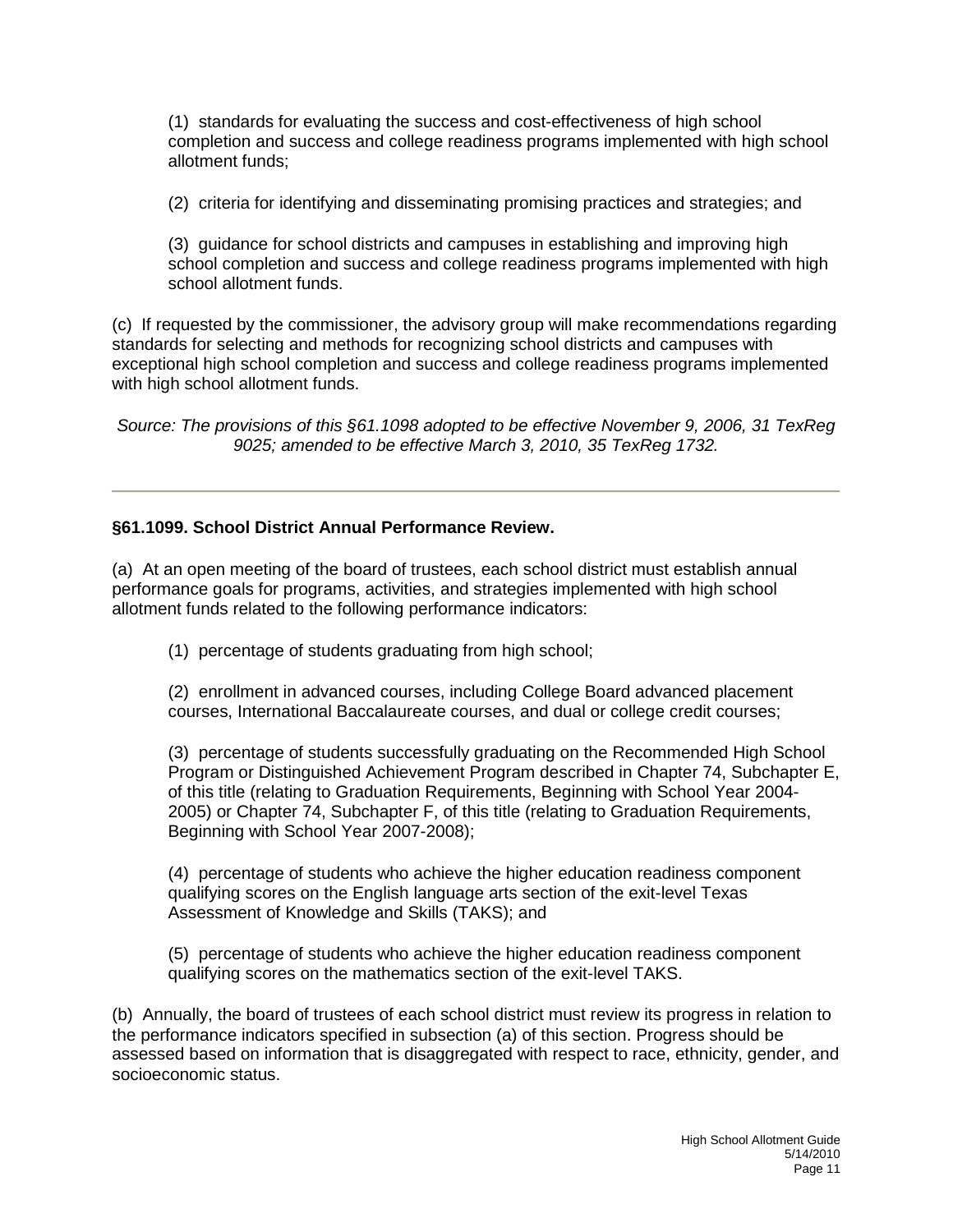(c) Each school district must ensure that decisions about the continuation or establishment of programs, activities, and strategies implemented with high school allotment funds are based on:

(1) state assessment results and other student performance data;

(2) standards for success and cost-effectiveness as established by the commissioner of education under the Texas Education Code (TEC), §39.233(a)(1); and

(3) guidance for improving high school completion and success and college readiness programs as established by the commissioner under the TEC, §39.233(a)(2).

*Source: The provisions of this §61.1099 adopted to be effective November 9, 2006, 31 TexReg 9025; amended to be effective March 3, 2010, 35 TexReg 1732.*

#### **§61.1100. Evaluation of Programs.**

(a) The Texas Education Agency (TEA) will evaluate programs implemented with high school allotment funds based on the following:

(1) performance indicators as established in §61.1099 of this title (relating to School District Annual Performance Review); and

(2) standards for success and cost-effectiveness as established by the commissioner under the Texas Education Code, §39.233(a)(1).

(b) In addition to the evaluation on the indicators identified in subsection (a) of this section, school districts will be evaluated based on the academic quality indicators in the TEA's performance-based monitoring system and other compliance requirements.

*Source: The provisions of this §61.1100 adopted to be effective November 9, 2006, 31 TexReg 9025; amended to be effective March 3, 2010, 35 TexReg 1732.*

#### **§61.1101. Standards for Selecting and Methods for Recognizing Districts and Campuses Offering Exceptional Programs.**

(a) In accordance with the Texas Education Code (TEC), §39.233(a)(3), by January 1 of each year, the commissioner of education will select for recognition districts and campuses that offer exceptional high school completion and success and college readiness programs implemented with high school allotment funds.

(b) The commissioner must establish standards for selecting school districts and campuses with exceptional high school completion and success and college readiness programs.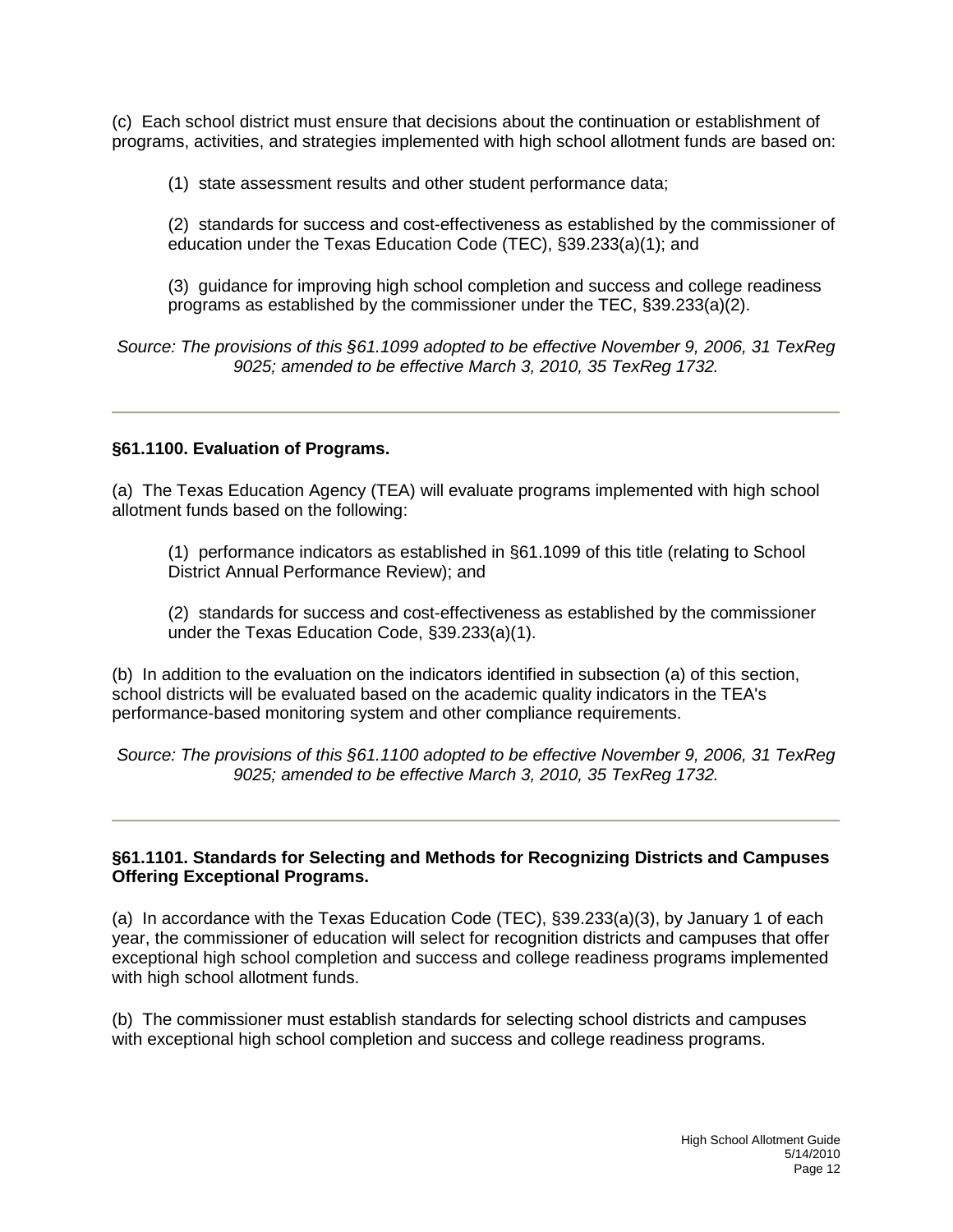(c) The standards for selection will be based on information that is disaggregated with respect to race, ethnicity, gender, and socioeconomic status. Standards for selection will include consideration of district and campus performance in relation to the following:

(1) performance indicators as established in §61.1099 of this title (relating to School District Annual Performance Review);

(2) standards for success and cost-effectiveness as established by the commissioner under the TEC §39.233(a)(1); and

(3) district or campus improvement relative to districts and campuses that exhibit similar characteristics of students served by the campus or district, including, but not limited to, past academic performance, socioeconomic status, ethnicity, and limited English proficiency.

(d) The commissioner must establish methods for recognizing school districts and campuses that offer exceptional high school completion and college readiness programs implemented with high school allotment funds.

*Source: The provisions of this §61.1101 adopted to be effective November 9, 2006, 31 TexReg 9025; amended to be effective March 3, 2010, 35 TexReg 1732.*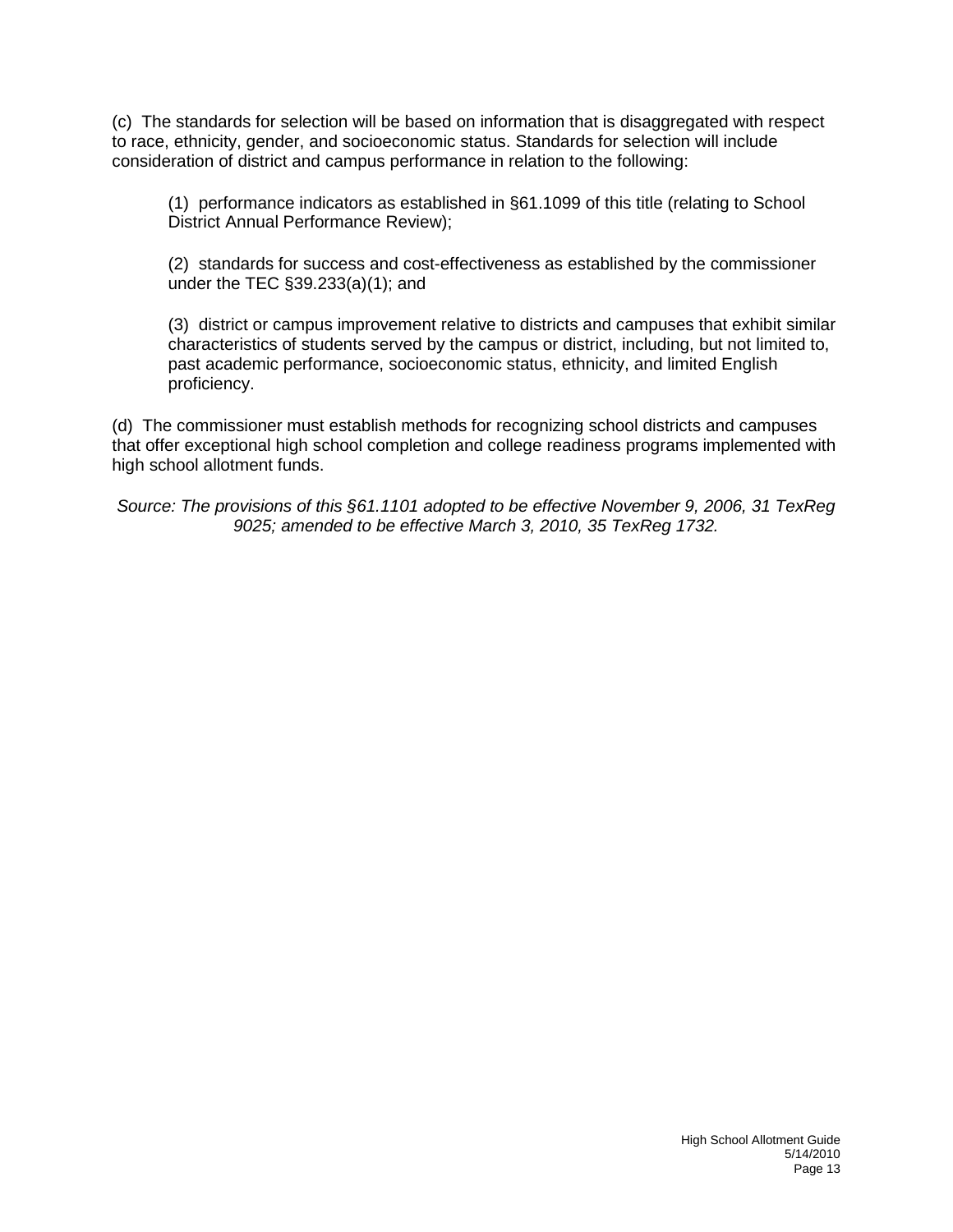## <span id="page-13-0"></span>**What is the High School Allotment?**

The High School Allotment is an annual fund created by the Texas Legislature in 2006 that provides every Texas school district with \$275 per student in grades 9-12 to improve high school graduation and college readiness rates. High school allotment funds shall be distributed to each school district as a part of regularly scheduled state aid payments according to the district's Foundation School Program payment schedule.

## <span id="page-13-1"></span>*What are the goals of the High School Allotment?*

Allotment funds may be used to support district-wide programs or allocated by district to specific campuses that serve middle school or high school students. The district will use strategies with evidence of effectiveness to:

- Prepare students who traditionally have not gone on to higher education for college- and university-level work
- Encourage all students to take advanced academic course work that leads to college credit
- Increase the rigor of academic course work for all students
- Align secondary and postsecondary curriculum and expectations
- Support promising high school completion and success initiatives in grades 6 through 12

## <span id="page-13-2"></span>*How may districts use allotment funds?*

TEC §39.234 **Use of High School Allotment** states that school districts and campuses must use funds under §42.160 to:

- Implement college readiness programs to prepare underachieving students for college
	- o Create a college-going culture
	- o Increase number taking college entrance exams
	- o Increase access for underachieving students to college and financial aid
	- o Increase number completing Recommended or Distinguished Achievement Programs
	- o Creating small learning communities or advisory programs
	- o Creating individualized graduation or postsecondary plans
- Implement programs that encourage students toward advanced academic opportunities, such as dual credit and AP
	- o Increase number enrolling and succeeding in college prep courses including AP, IB and dual credit
	- o Increase number taking AP and IB tests
- Implement programs that give students opportunities to take academically rigorous course work, including four years of math and science
	- o Expanding participation in dual or concurrent enrollment courses
	- o Offering early college high school programs
- Implement programs that align the curriculum for grades 6 through 12 with postsecondary curriculum
	- o Align curriculum with college requirements
	- o Provide summer programs for transition to high school
	- o Providing access to rigorous curriculum
- Implement other high school completion and success initiatives in grades 6 through 12 as approved by the commissioner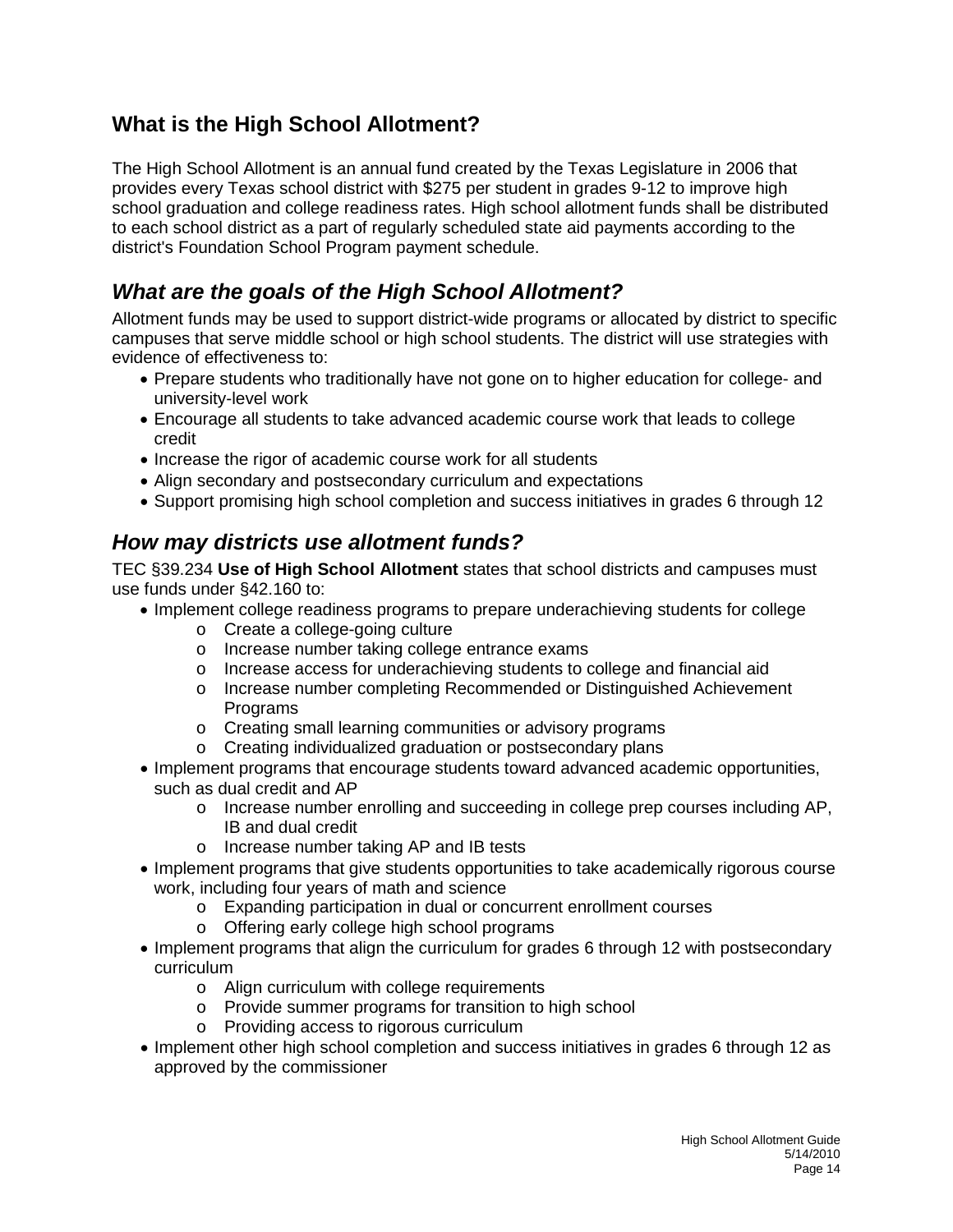## <span id="page-14-0"></span>**Are there exceptions to uses of the High School Allotment?**

- TEC §39.234(b) allows a school district to use the high school allotment funds on any instructional program other than an athletic program if
- The district's measure of progress toward college readiness is determined exceptional by a standard set by the commissioner;
- The district's completion rates for grades 9 through 12 exceed completion rate standards required by the commissioner to achieve a status of accredited under TEC §39.051.

## <span id="page-14-1"></span>**What are allowable expenditures?**

According to 19 Texas Administrative Code (TAC) §61.1094, allowable expenditures include:

- Tuition and fees
- Textbooks and other instructional materials
- Transportation
- Equipment, including science laboratory equipment
- Technology
- Parent and community involvement outreach
- Professional development
- Technical assistance services
- Performance reward incentive programs for students
- Personnel costs, including salaries and benefits
- Stipends and extra-duty pay
- Performance reward and incentive programs established in district policy or employment contracts

## <span id="page-14-2"></span>*How are districts using their allotment?*

Districts that are putting their allotment funds to use in some powerful and creative ways are:

- Integrating their allotment funds into the district's overall plan to improve student success and college readiness
- Using data to drive decisions by analyzing district performance to determine where gaps exist
- Incorporating research-based results on best practices
- <span id="page-14-3"></span>• Planning to discontinue programs that do not demonstrate measurable results

## **How are allotment funds increasing rigor?**

- o tutoring
- o accelerated online instruction
- o summer programs such as summer AP readiness camps<br>o support for co-curricular programs such as robotics clubs
- support for co-curricular programs such as robotics clubs and Odyssey of the Mind
- o pre-engineering courses such as Project Lead the Way
- o programs such as AVID and AP Strategies to support students taking challenging courses
- o tuition, textbooks and transportation for dual credit courses
- o exam subsidies for AP/IB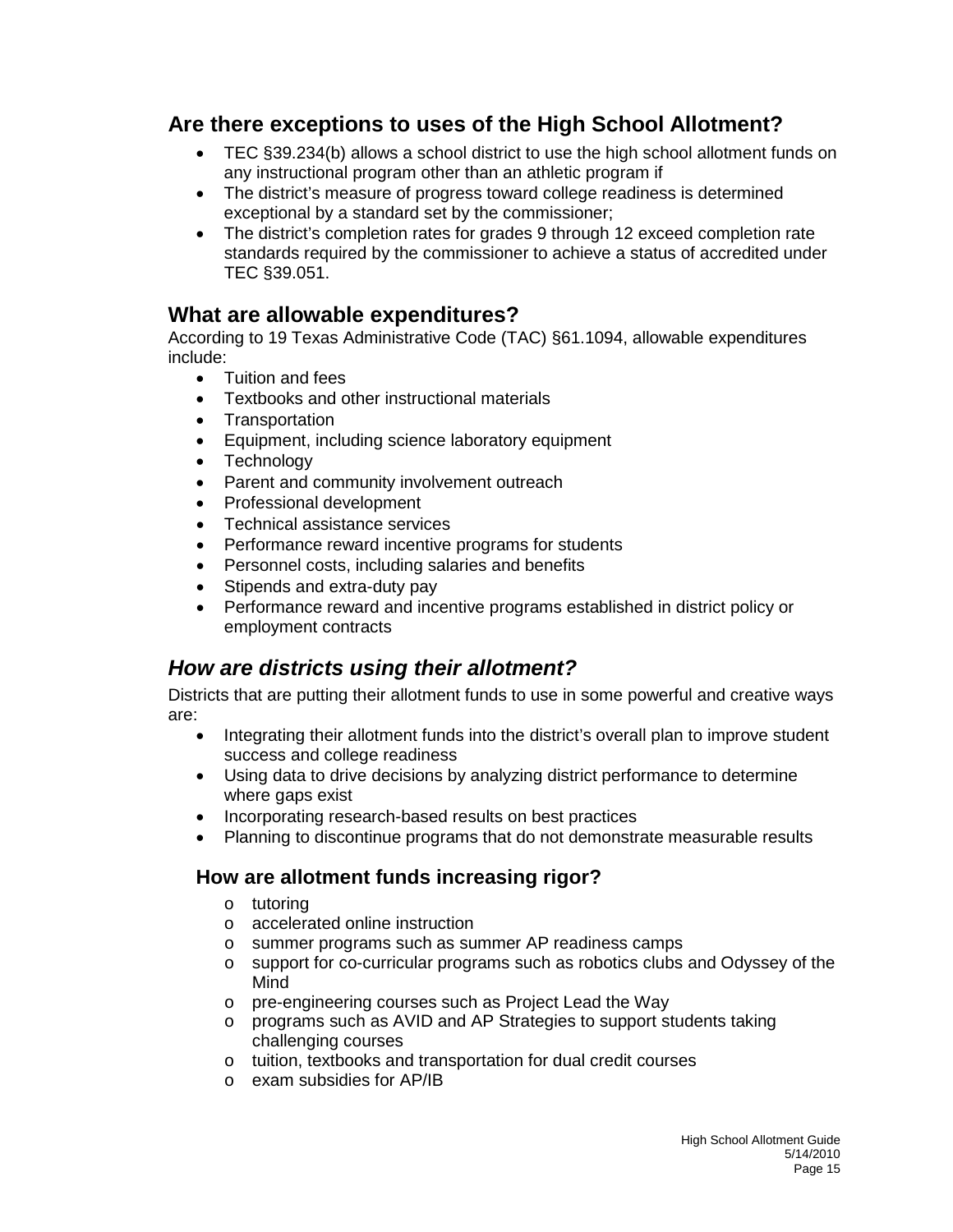## <span id="page-15-0"></span>**How are Allotment Funds Creating Personalization strategies?**

- o Advisories
- o Small learning communities

## <span id="page-15-1"></span>**How are allotment funds increasing high school success?**

- o "Newcomer Academy" to assist Limited English Proficient students with acquisition of English language and support services
- o Tutoring and support services for students at-risk of dropping out
- o Two-week mandatory math & science summer school for struggling students
- o Stipends for teachers to staff a 4-9pm credit recovery program

## <span id="page-15-2"></span>**How are allotment funds creating a college-going culture?**

- o Tuition, books, and transportation for dual or college credit courses
- o Courses to prepare students for college entrance exams (SAT and ACT)
- o Exam subsidies for SAT and ACT
- o Creation of a UIL forensic program designed to
- o Recruit students without plans to attend college;
- o Establish college going expectations; and
- o Equip with communication and critical thinking skills valuable for college success

## <span id="page-15-3"></span>**How are allotment funds contributing to successful transitions?**

- o Summer program for graduating 8th graders to equip with study and other skills to succeed in high school
- o "Fish Tank" to house freshman core classes in one location and increase staff providing support during transition
- o system to track graduates and use data to improve efforts to better prepare students for college and career

## <span id="page-15-4"></span>**How are allotment funds building capacity**

- o Professional development
- o Stipends for mentor teachers
- o Incentives to recruit and retain math and science teachers
- o Incentives to recruit and retain teachers at hard-to- staff schools
- o On-line courses and virtual science labs for advanced classes for which there are not enough students to create an additional class

## <span id="page-15-5"></span>*What are the expectations for success?*

- Percentage of students graduating from high school
- Percentage of students enrolled in advanced courses, including AP, IB and dual credit
- Percentage of students successfully graduating on the Recommended High School Program or the Distinguished Achievement Program
- Percentage of students who achieve higher education readiness component qualifying scores on the English sections of the exit-level TAKS
- Percentage of students who achieve higher education readiness component qualifying scores on the Math sections of the exit-level TAKS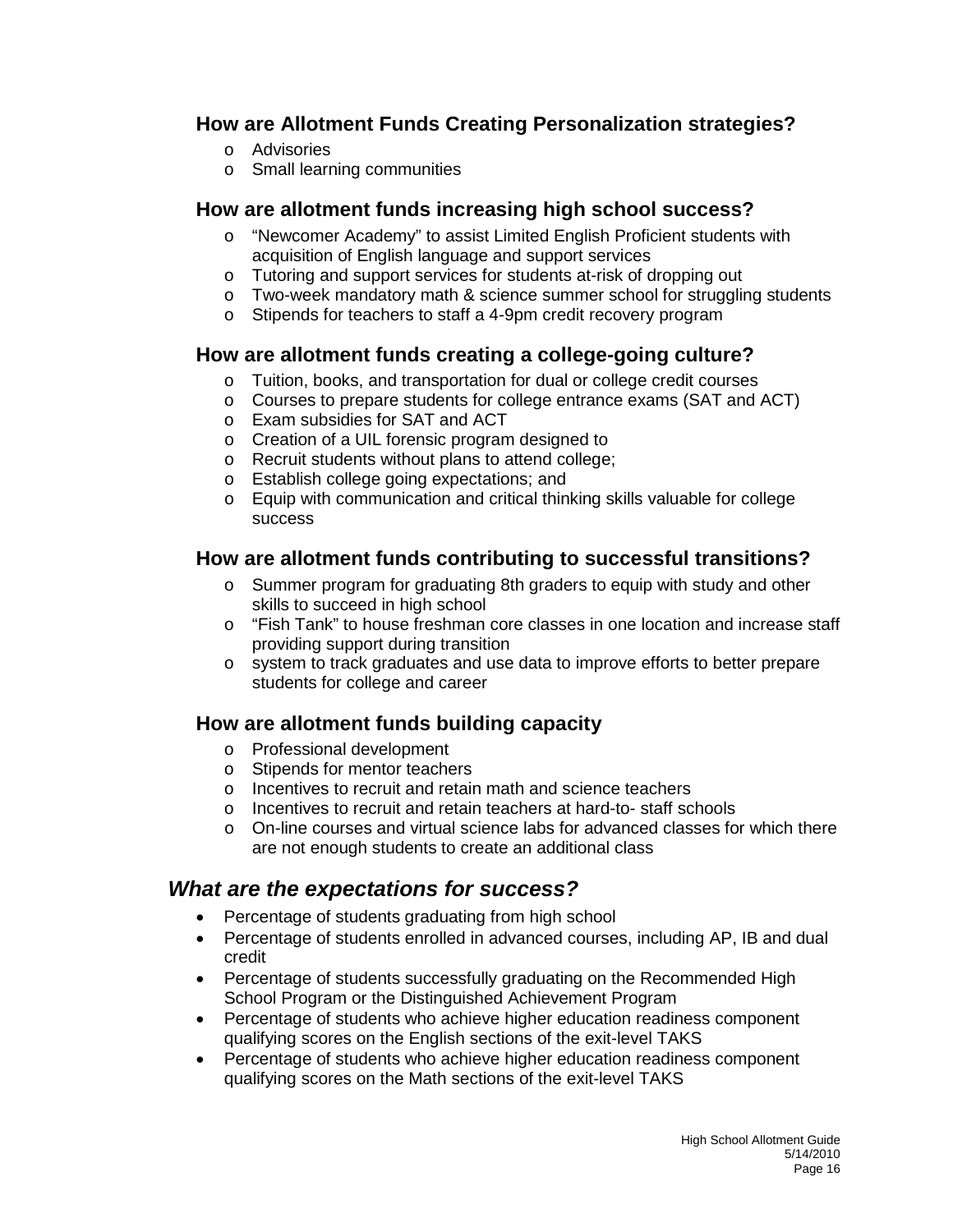# <span id="page-16-0"></span>**Frequently Asked Questions**

1) **In past school years, TEA's website posted a spreadsheet that estimated the monthly high school allotment. I used this to post my monthly TEA payments. Is there one for 2009-2010 or are we supposed to use the 08-09 estimate again?** 

The High School Allotment is no longer a separate fund code and is no longer estimated as a separate payment. The **annual** high school allotment amount appears on the The Summary of Finance Report and is posted on <http://ritter.tea.state.tx.us/school.finance/funding/sofweb7.html> and distributed as part of the regular foundation payments to districts.

Since the High School Allotment is being moved to Fund 199, a new program intent code (PIC) has been established to help districts track their expenditures. Beginning in the 2009-2010 school year, districts should use PIC 31 to identify their high school allotment expenditures.

2) **Can these funds be expended for programs that the district currently offers that meet the requirements specified in statute or will the district be required to offer additional programs that meet these requirements? For example, if we currently offer several dual credit classes and college classes, can we fund our current staff from these funds?**

Expenditures for existing programs that meet the statutory requirements can be funded with the High School Allotment.

#### 3) **Are there exceptions to uses of the High School Allotment?**

A school district can use the allotment funds on any instructional program other than an athletic program if:

- $\circ$  the district's measure of progress toward college readiness is determined exceptional by a standard set by the commissioner; and
- $\circ$  the district's completion rates for grades 9 through 12 meet or exceed completion rate standards required by the commissioner to achieve a status of accredited under Section 39.051.

#### 4) **How may districts use High School Allotment funds?**

TEC §39.234 **Use of High School Allotment** states that school districts and campuses must use funds under §42.160 to:

- a. Implement college readiness programs to prepare underachieving students for college
- b. Implement programs that encourage students toward advanced academic opportunities, such as dual credit and AP
- c. Implement programs that give students opportunities to take academically rigorous course work, including four years of math and science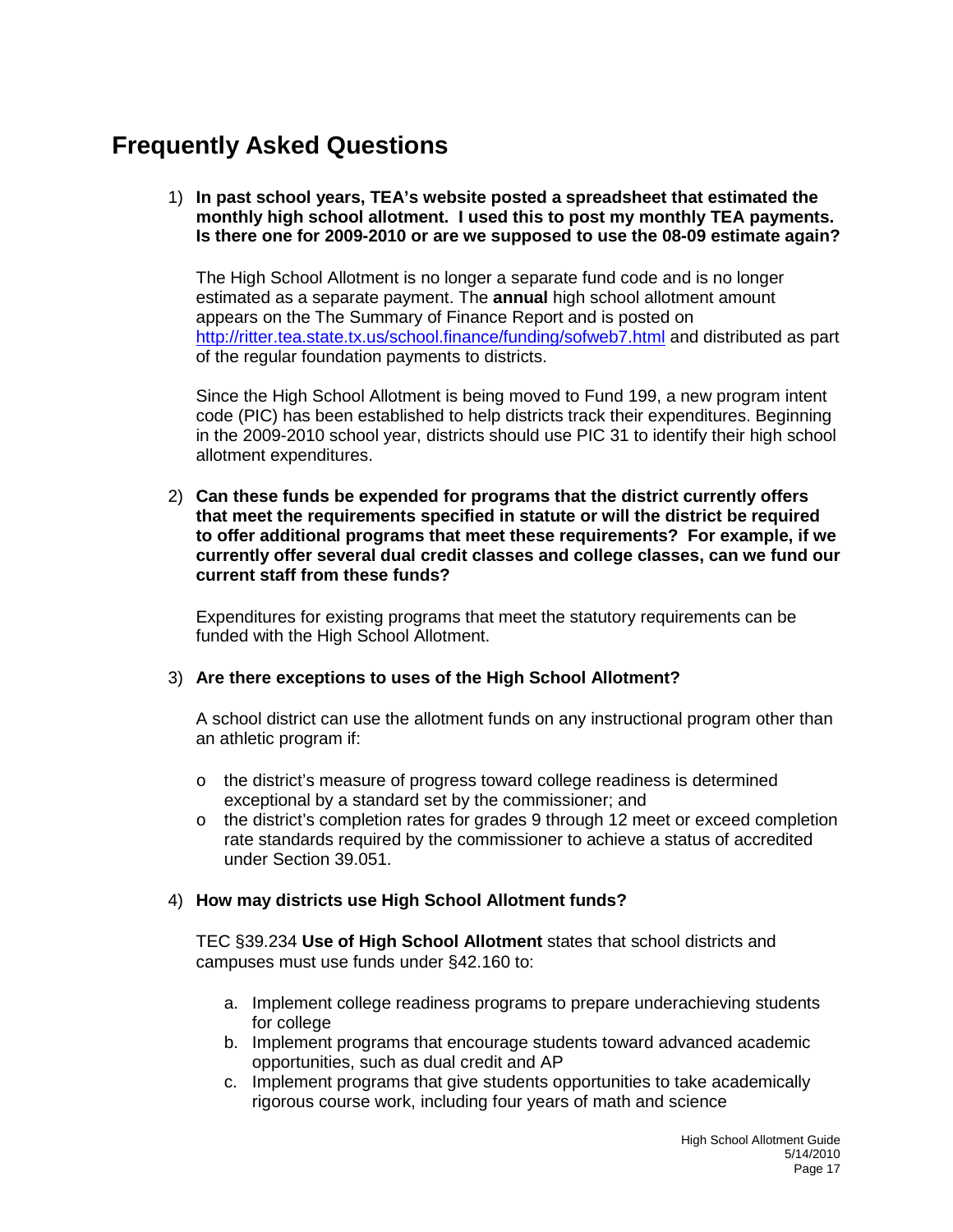- d. Implement programs that align the curriculum for grades 6 through 12 with postsecondary curriculum
- e. Implement other high school completion and success initiatives in grades 6 through 12 as approved by the commissioner

#### 5) **Can allotment funds be used to fund programs for students in Grades 6-8?**

TEA sought clarification on legislative intent and determined that a broader interpretation of §39.234 is consistent with the legislation's overriding goals of preparing students for entrance into institutions of higher education. Consequently, the agency has decided that allotment funds may be used to target students in Grades 6-8.

#### 6) **Can allotment funds be used to support participation in academic competitions such as UIL academic and forensic competitive programs?**

Yes, academic competition designed to increase college readiness by:

- a. effectively equipping students with academic skills valuable for successful completion of high school and college;
- b. actively recruiting students who are traditionally underrepresented in college populations; and
- c. motivating students to enroll in college

#### 7) **Given that there is a serious shortage of math and science teachers in Texas, can allotment funds be used to recruit and retain math and science teachers?**

Yes, allotment funds may be used for recruitment and retention of math and science teachers as well as teacher incentive pay.

#### 8) **Can a high school designated as academically unacceptable use allotment funds to pay for a Campus Improvement team (CIT)?**

The use of High School Allotment funds for a CIT is not consistent with the legislatively-established purposes of the funds. These funds are to be used for programs that directly relate to improving graduation and college readiness rates.

#### 9) **Can parents apply to use the allotment funds to pay for services for their child?**

Allotment funds were not appropriated by the legislature for direct use by parents to purchase individual academic services for their children. Rather, the funds are allocated to districts to ensure that all students have access to academically rigorous programs that promote college readiness. Parents and other community members are encouraged to contact school officials to provide input into their district's process for determining the use of its High School Allotment funds.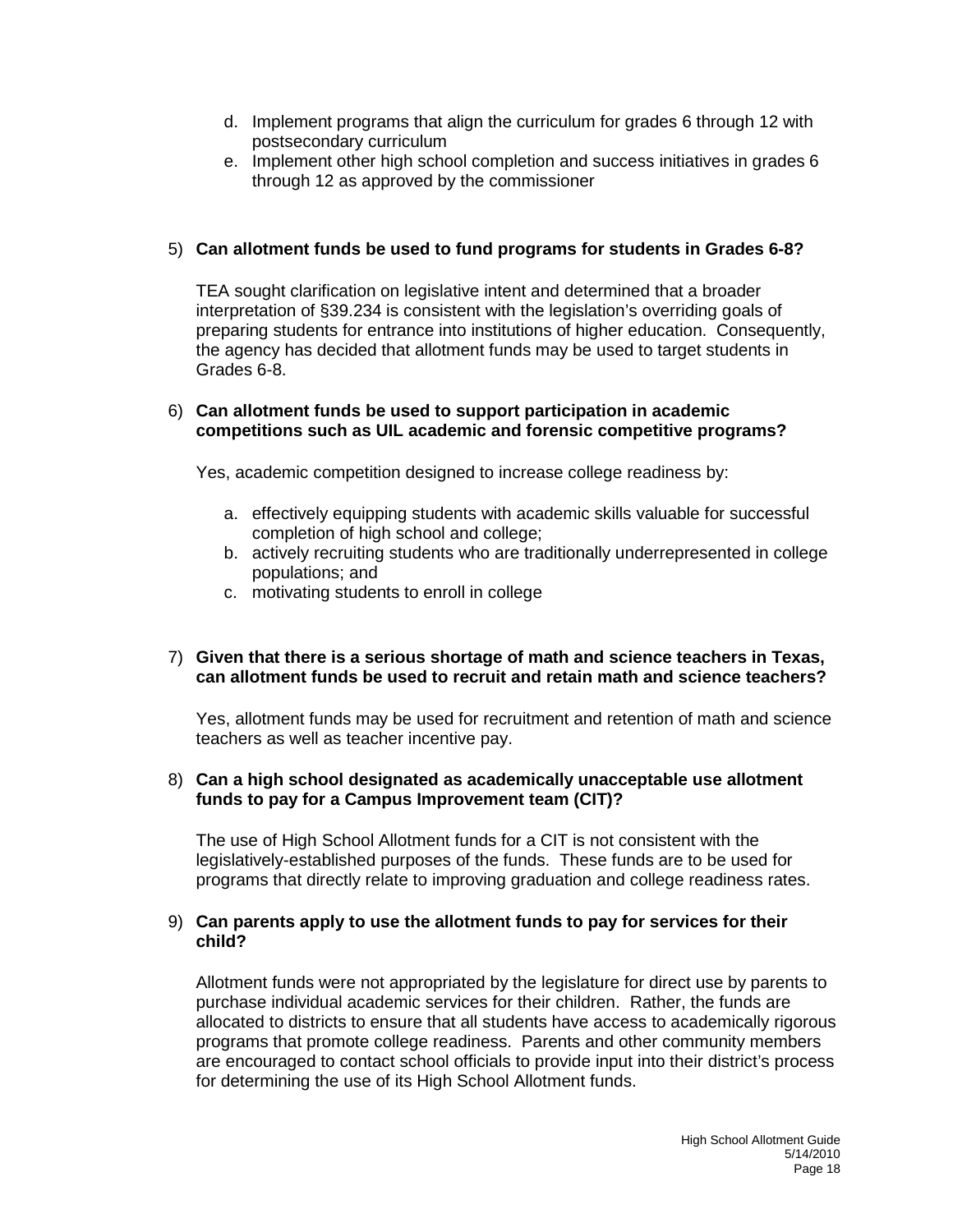10) **Is reference in the rules to using allotment funds for programs to increase the number of students enrolling and succeeding in Advanced Placement (AP) and International Baccalaureate (IB) courses meant to discourage districts from employing other proven approaches for introducing rigor, particularly to lowincome students?**

No. Nothing in the rule precludes districts from using allotment funds to support *any* program proven to assist students succeed with an academically rigorous curriculum. Nor does the reference to AP and IB courses exclude the use of other programs designed to encourage students to pursue advanced academic opportunities. AP and IB courses are cited in the enabling legislature as a type of advanced academic opportunity which students should be encouraged to pursue. Research studies have established a strong relationship between successful participation in high school AP/IB courses and success in college. This relationship holds true even for students who take an AP course but do not do well on the national AP examination. The allotment funds are designed to encourage districts to extend the benefits of the AP/IB programs to a larger population of students, including low-income and middleand low-performing students. Districts are encouraged to use allotment funds to recruit and support students who traditionally have not enrolled in AP/IB courses. Furthermore, test fees, including fees for AP/IB examinations, are allowable expenditures. Districts may pay these examination fees for students unable to afford them, thus enabling low-income students to obtain college credit for AP/IB courses while in high school just as their more financially able classmates do.

#### 11) **What is the definition of "underachieving student?"**

Underachieving students are those whose course selections and academic performance do not correspond to the level of rigor and achievement of which they are capable. The underlying principle of HB1 is that all students should graduate from high school prepared to succeed in college or a career.

#### 12) **Can allotment funds be used for Career and Technical Education programs (CTE)?**

While CTE programs are not explicitly identified as a program for which allotment funds may be used, CTE programs which are designed to encourage CTE students to pursue certifications through dual and concurrent enrollment programs with post secondary institutions as well as programs designed to ensure that CTE students have access to rigorous curriculum are consistent with the purposes established for High School Allotment funds.

#### 13) **Can allotment funds be used to purchase technology, such as graphing calculators and computers?**

Yes, provided such technology is used for purposes consistent with the legislative intent for such funds.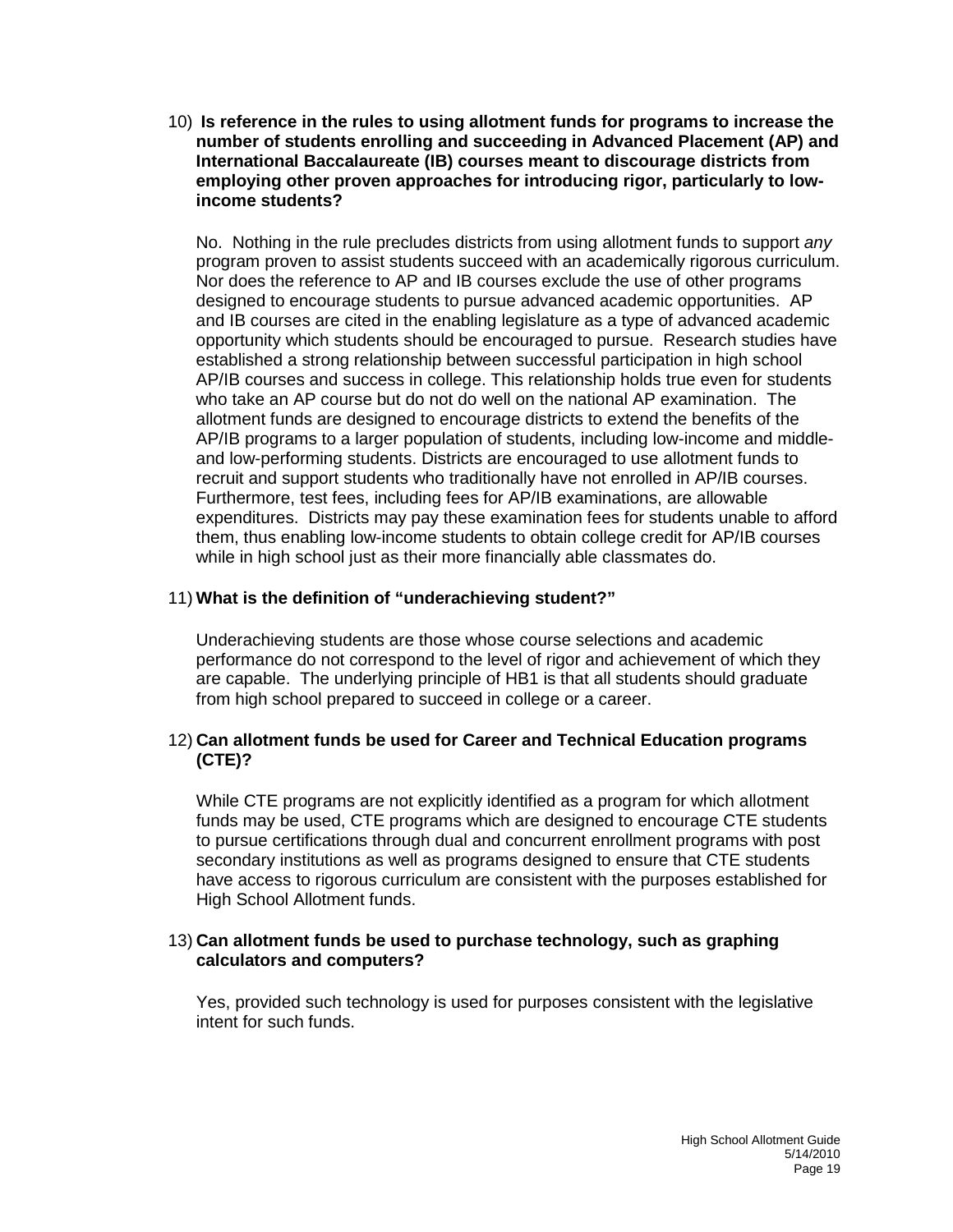#### 14) **Can technology purchased with allotment funds for purposes consistent with the legislative intent also be used for other purposes?**

If such allotment-funded technology is to be used for other purposes, then allotment funds may be used to pay only for the percentage of the technology cost that corresponds to the percentage of time it is be used for allotment purposes.

#### 15) **Can allotment funds be used for tutoring?**

Yes

#### 16) **Can allotment funds be used to fund staff positions?**

Personnel costs, including salaries and benefits, are an allowable use of allotment funds. If the staff position involves additional responsibilities, other than implementation of programs and activities addressing the intent of the legislation, then allotment funds may be used to pay only for that portion of the salary that corresponds to the percentage of the staff member's time designated for allotment purposes.

#### 17) **Can allotment funds be used for staff development?**

Allotment funds may be used for staff development provided the training is designed to address the objectives of the legislation.

#### 18) **Can allotment funds be used for Pre-Advanced Placement (Pre-AP) courses?**

Yes. Pre-AP courses provide students access to rigorous curriculum and are designed to prepare students for the even more rigorous challenge of AP and IB coursework and therefore are consistent with the purposes established for allotment funds

#### 19) **Can allotment funds be used to transport students?**

Transportation is an allowable use for allotment funds provided it supports an activity or program that addresses the objectives of the legislation.

#### 20) **Can allotment funds be used to pay teacher stipends?**

Stipends are an allowable use for allotment funds provided they support an activity or program that addresses the objectives of the legislation, such as teaching dual credit courses.

#### 21) **Can allotment funds be used for Campus Improvement Plan activities?**

Campus Improvement Plan activities are an allowable use for allotment funds provided they address the objectives of the legislation.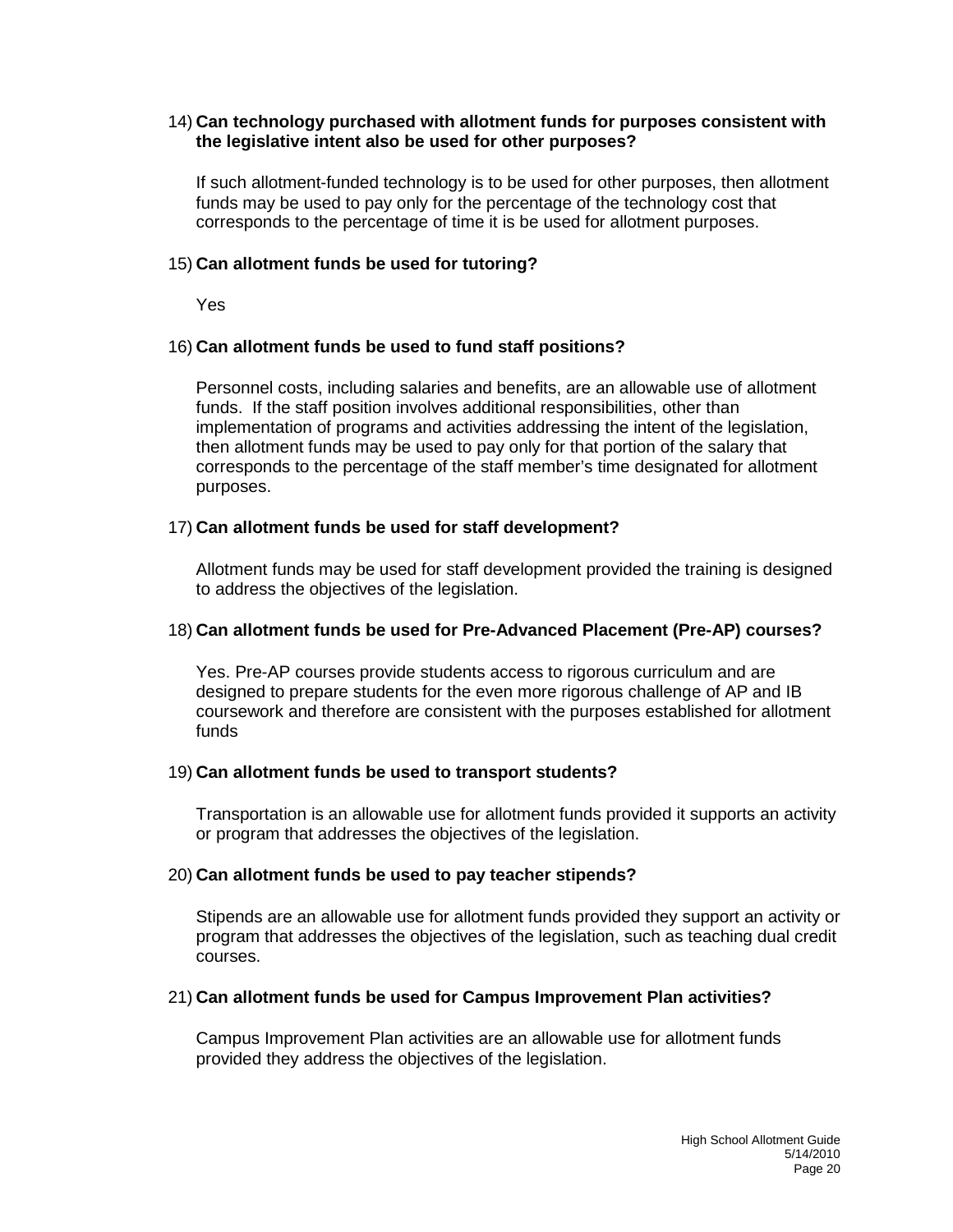#### 22) **Can allotment funds be used to provide services to Limited English Proficient (LEP) students to acquire English skills?**

Yes. Allotment funds may be used to provide academic support and instruction to increase the number of students completing the Recommended High School Program or Distinguished Achievement Program. Services to assist LEP students acquire English skills would be an appropriate way to achieve this purpose.

#### 23) **Can allotment funds be used to enable at-risk students participate in alternative programs such as night school, summer school, college vocational certification programs and accelerated credit recovery?**

Tuition and fees for programs designed to increase the number of students who complete the Recommended High School Program are an appropriate use for allotment funds.

#### **ANNUAL PERFORMANCE GOAL SETTING AND PERFORMANCE REVIEW**

#### 24) **When should districts establish their annual performance goals and conduct performance review?**

Setting goals for the allotment funds ideally would take place as a part of the district's budget setting process for the upcoming school year. The district's annual review of progress toward achieving its allotment goals should be scheduled at the conclusion of the year's allotment-funded programs and activities and prior to the following school year.

#### 25) **Is the annual performance review to be conducted by the board of trustees or by district employees?**

Both the establishment of annual performance goals and the annual performance review are to be conducted by the district's board of trustees.

#### 26) **Is the board of trustees required to hold a special called meeting for the exclusive purpose of taking public testimony regarding the establishment of allotment performance goals or can the board consider the allotment goals as a part of its posted agenda for a regularly scheduled Board meeting open for public discussion and comment?**

Both the establishment of annual allotment performance goals and the annual performance review may be considered as a part of a board of trustees' regularly scheduled open meeting.

#### 27) **How should annual performance of the allotment funds be reviewed?**

During the first year of implementation, boards should, at a minimum, consider how the district's use of allotment funds contributed to the following performance indicators set forth in new 19 TAC §61.1099.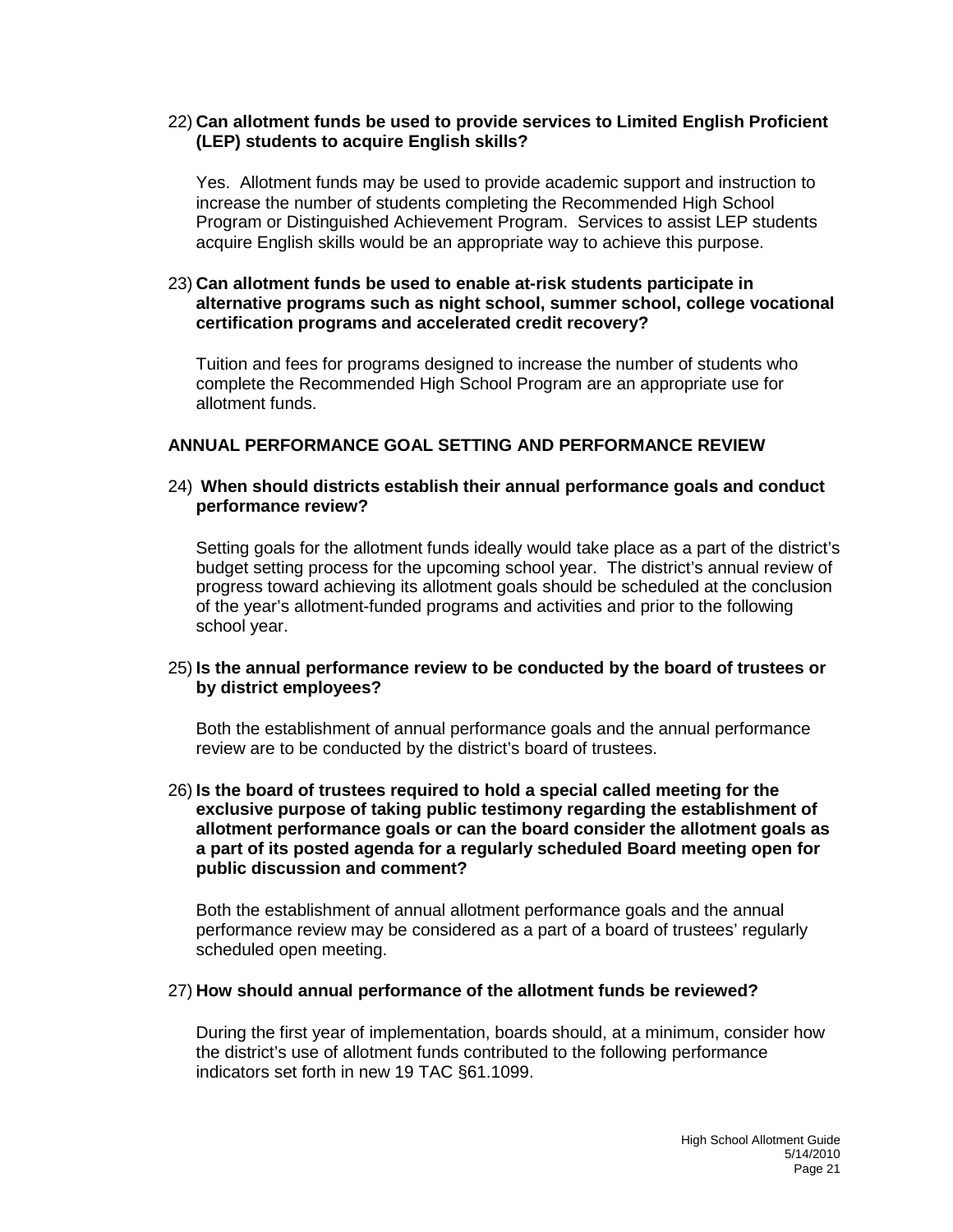- (1) percentage of students graduating from high school;
- (2) enrollment in advanced courses, including College Board advanced placement courses, International Baccalaureate courses, and dual or college credit courses;
- (3) percentage of students successfully graduating on the Recommended High School Program or Distinguished Achievement Program described in Chapter 74, Subchapter E, of this title (relating to Graduation Requirements, Beginning with School Year 2004-2005), or Chapter 74, Subchapter F, of this title (relating to Graduation Requirements, Beginning with School Year 2007-2008);
- (4) percentage of students who achieve the higher education readiness component qualifying scores on the English language arts section of the exit-level Texas Assessment of Knowledge and Skills (TAKS); and
- (5) percentage of students who achieve the higher education readiness component qualifying scores on the mathematics section of the exit-level TAKS.

Once standards for success and cost-effectiveness are established by the commissioner, based on recommendations from the Policy Advisory Group, then those standards should also be used in the board's performance review.

#### **PROCEDURAL ISSUES**

28) **Can unexpended allotment funds be carried over for use in the following year?**

Yes. Allotment funds may be carried over in the same manner as Foundation School Program funds.

29) **If allotment funds are carried over to the next year, are districts limited to the 80% -20% restriction, which requires 80% be spent and limits the amount that may be carried over to 20%?**

No. The 80% - 20% requirement applies only to federal funds.

#### 30) **Are allotment funds affected by the Governor's Executive Order requiring districts to use 65% of funds received for instructional purposes?**

Yes. Allotment funds expended for instructional purposes and coded to functions 11, 36, 93 or 95 will count towards meeting the 65% requirement.